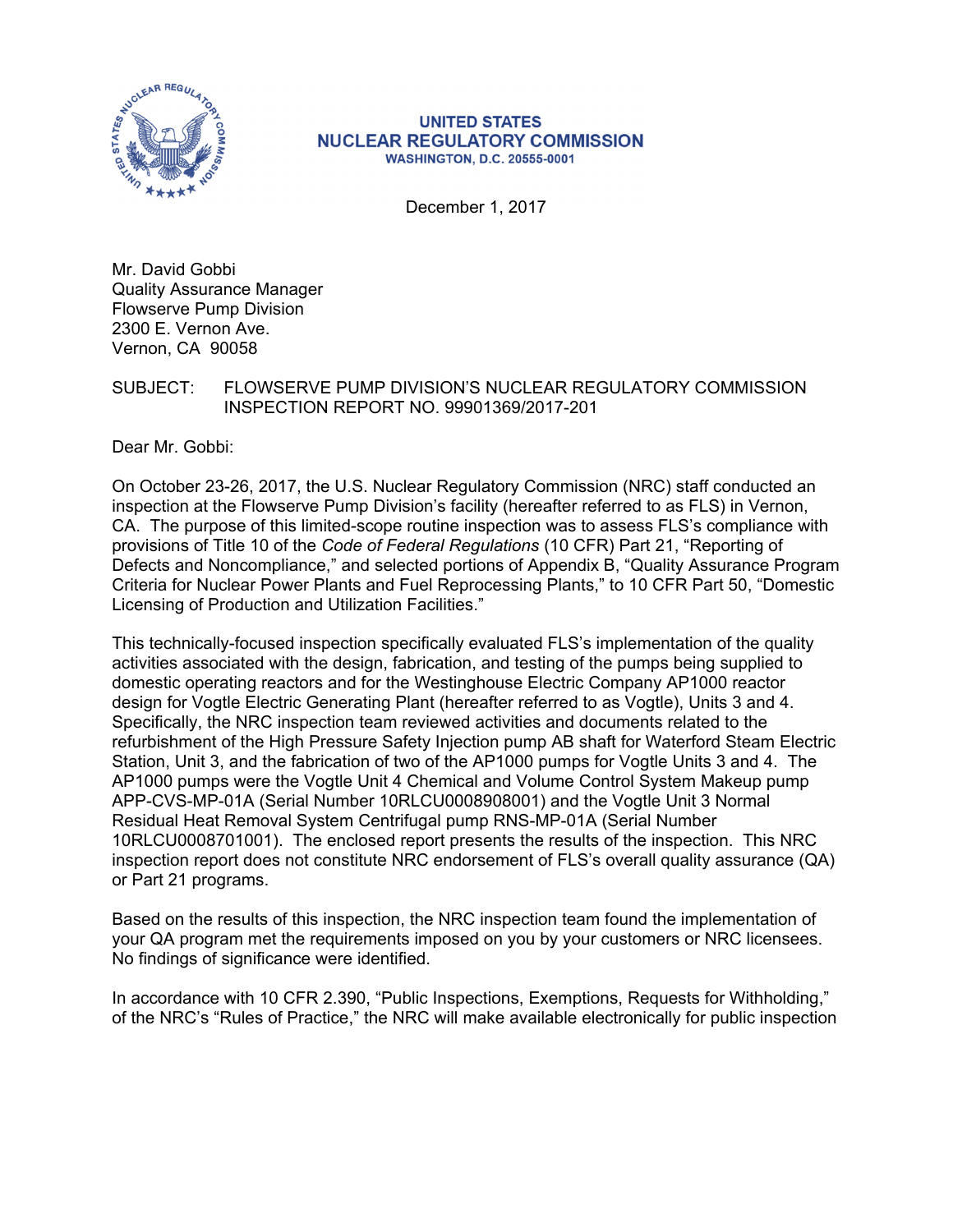a copy of this letter and its enclosure through the NRC Public Document Room or from the NRC's Agencywide Documents Access and Management System, which is accessible at http://www.nrc.gov/reading-rm/adams.html.

Sincerely,

#### */RA/*

John P. Burke, Chief Quality Assurance Vendor Inspection Branch-2 Division of Construction Inspection and Operational Programs Office of New Reactors

Docket No.: 99901369

EPID: 99901369/I-2017-201-0035

Enclosure: Inspection Report No. 99901369/2017-201 and Attachment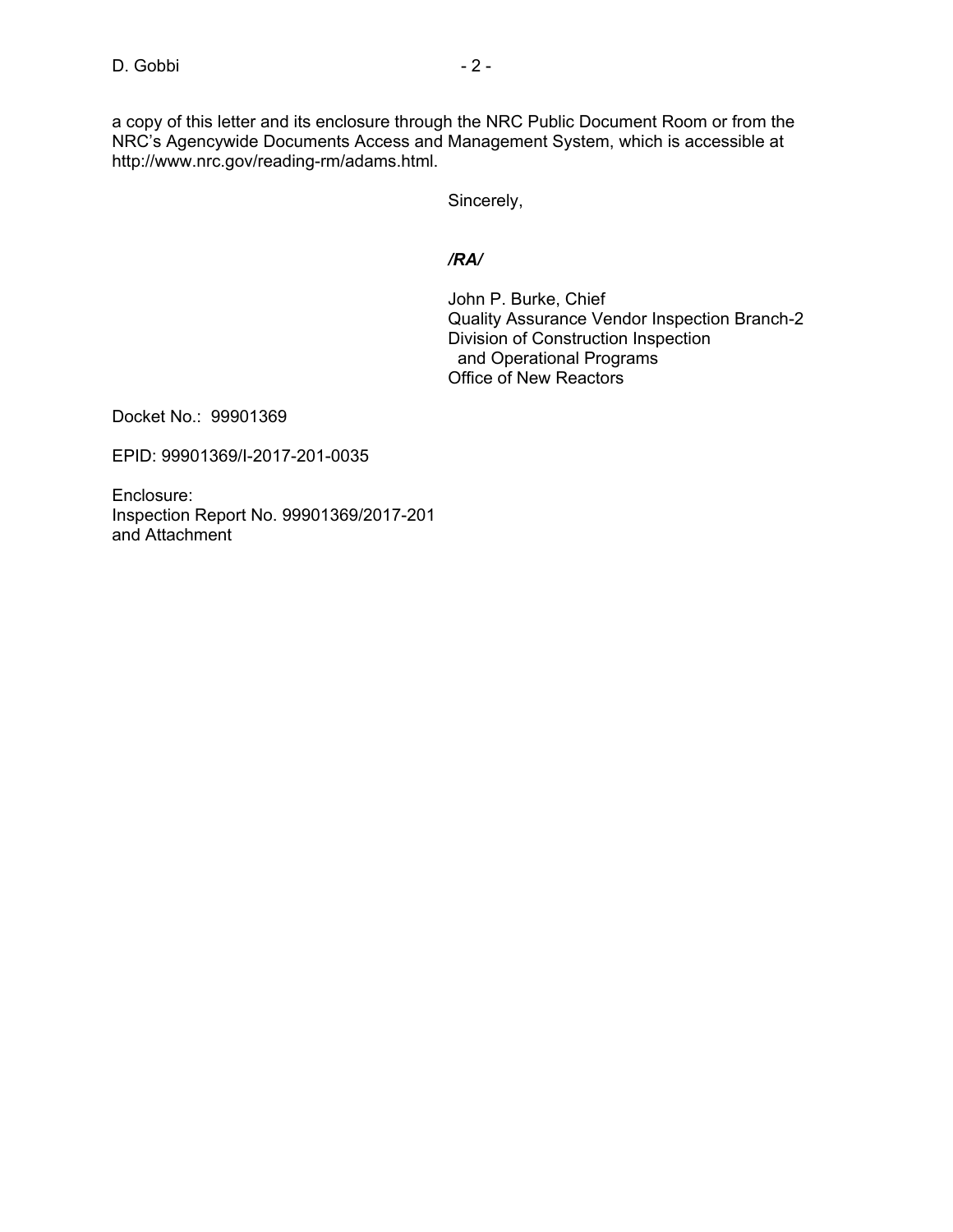#### SUBJECT: FLOWSERVE PUMP DIVISION'S NUCLEAR REGULATORY COMMISSION INSPECTION REPORT NO. 99901369/2017-201

Dated: December 1, 2017

DISTRIBUTION: **Public** KKavanagh ASakadales **TJackson SBailey TLupold** sheen@kins.re.kr k974kho@kins.re.kr ConE\_Resource NRO\_DCIP\_Distribution

|               | ADAMS Accession No.: ML17333A259 | *via e-mail           | <b>NRO-002</b>  |
|---------------|----------------------------------|-----------------------|-----------------|
| <b>OFFICE</b> | NRO/DCIP                         | NRO/DCIP              | NRO/DCIP        |
| <b>NAME</b>   | <b>IBerrios</b>                  | <b>YDiaz-Castillo</b> | JOrtega-Luciano |
| <b>DATE</b>   | 11/29/17                         | 11/29/17              | 11/30/17        |
| <b>OFFICE</b> | NRR/DE                           | NRO/DCIP              |                 |
| <b>NAME</b>   | RWolfgang*                       | <b>JBurke</b>         |                 |
| <b>DATE</b>   | 11/29/17                         | 12/01/17              |                 |

**OFFICIAL RECORD COPY**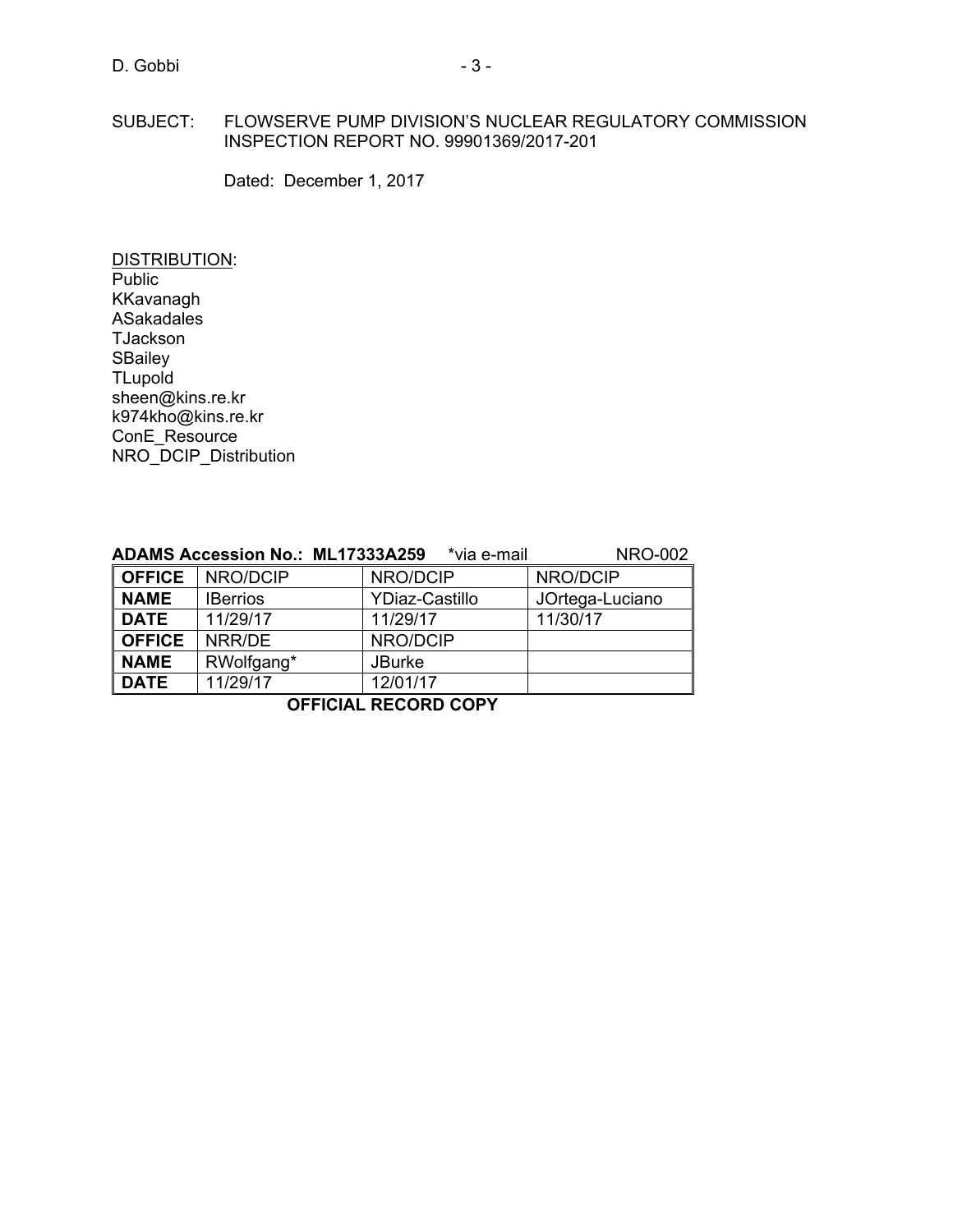#### **U.S. NUCLEAR REGULATORY COMMISSION OFFICE OF NEW REACTORS DIVISION OF CONSTRUCTION INSPECTION AND OPERATIONAL PROGRAMS VENDOR INSPECTION REPORT**

| Docket No.:                       | 99901369                                                                                                                                                                                                                                                                                                                                                                                                                                                                                                                                         |                                                                                                                       |                                                                   |  |  |
|-----------------------------------|--------------------------------------------------------------------------------------------------------------------------------------------------------------------------------------------------------------------------------------------------------------------------------------------------------------------------------------------------------------------------------------------------------------------------------------------------------------------------------------------------------------------------------------------------|-----------------------------------------------------------------------------------------------------------------------|-------------------------------------------------------------------|--|--|
| Report No.:                       | 99901369/2017-201                                                                                                                                                                                                                                                                                                                                                                                                                                                                                                                                |                                                                                                                       |                                                                   |  |  |
| Vendor:                           | <b>Flowserve Pump Division</b><br>2300 E. Vernon Ave.<br>Vernon, CA 90058                                                                                                                                                                                                                                                                                                                                                                                                                                                                        |                                                                                                                       |                                                                   |  |  |
| Vendor Contact:                   | Mr. David Gobbi<br><b>Quality Assurance Manager</b><br>E-mail: dgobbi@flowserve.com<br>Phone: (980) 722-6770                                                                                                                                                                                                                                                                                                                                                                                                                                     |                                                                                                                       |                                                                   |  |  |
| <b>Nuclear Industry Activity:</b> | Flowserve Pump Division, located at 2300 E. Vernon Ave. Vernon,<br>CA, is an American Society of Mechanical Engineers (ASME)<br>Boiler & Pressure Vessel (B&PV) Code Certificate Holder holding<br>an N and NPT stamp. Flowserve Pump Division's scope of supply<br>includes manufacturing, repair, and replacement of safety-related<br>ASME B&PV Code Class 1, 2, and 3 and non-ASME B&PV Code<br>safety-related pumps, including spare/replacement parts,<br>components, appurtenances, and the associated engineering and<br>field services. |                                                                                                                       |                                                                   |  |  |
| <b>Inspection Dates:</b>          | October 23-26, 2017                                                                                                                                                                                                                                                                                                                                                                                                                                                                                                                              |                                                                                                                       |                                                                   |  |  |
| Inspectors:                       | Jonathan Ortega-Luciano<br><b>Terry Jackson</b><br><b>Ilka Berrios</b><br>Yamir Diaz-Castillo<br>Robert Wolfgang<br><b>Cheol SHEEN</b><br>Han-ok KO                                                                                                                                                                                                                                                                                                                                                                                              | NRO/DCIP/QVIB-2<br>NRO/DCIP/QVIB-2<br>NRO/DCIP/QVIB-2<br>NRO/DCIP/QVIB-2<br>NRR/DE/EMIB<br><b>KINS</b><br><b>KINS</b> | <b>Team Leader</b><br><b>Branch Chief</b><br>Observer<br>Observer |  |  |
| Approved by:                      | John P. Burke, Chief<br>Quality Assurance Vendor Inspection Branch-2<br>Division of Construction Inspection<br>and Operational Programs<br><b>Office of New Reactors</b>                                                                                                                                                                                                                                                                                                                                                                         |                                                                                                                       |                                                                   |  |  |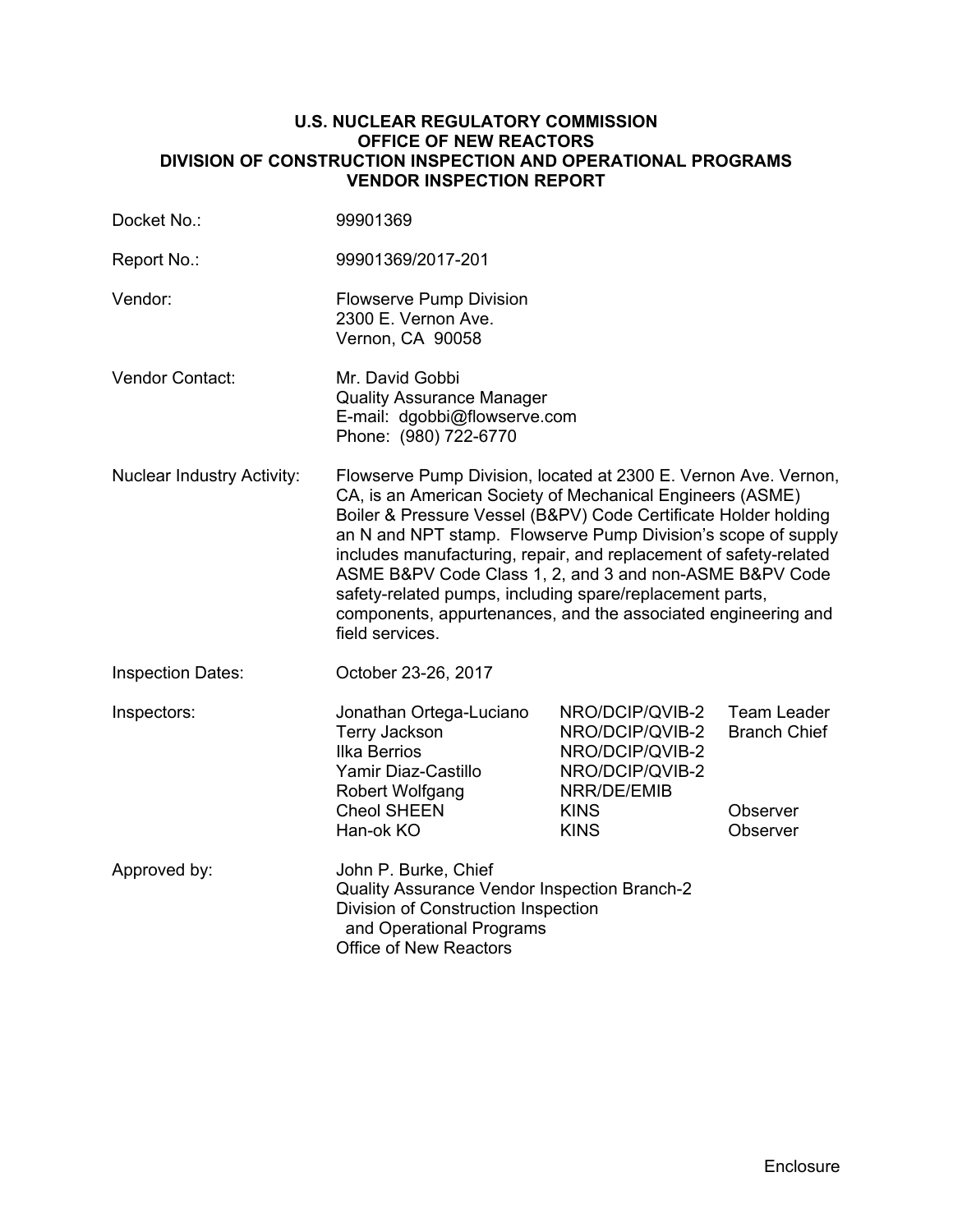# **EXECUTIVE SUMMARY**

Flowserve Pump Division 99901369/2017-201

The U.S. Nuclear Regulatory Commission (NRC) staff conducted a vendor inspection at the Flowserve Pump Division's (hereafter referred to as FLS) facility in Vernon, CA, to verify that it had implemented an adequate quality assurance (QA) program that complies with the requirements of Appendix B, "Quality Assurance Criteria for Nuclear Power Plants and Fuel Reprocessing Plants," to Title 10 of the *Code of Federal Regulations* (10 CFR) Part 50, "Domestic Licensing of Production and Utilization Facilities." In addition, the NRC inspection also verified that FLS implemented a program under 10 CFR Part 21, "Reporting of Defects and Noncompliance." Furthermore, the NRC inspection verified that FLS had implemented a program in accordance with the applicable requirements of Section III, "Rules for Construction of Nuclear Facility Components," of the American Society of Mechanical Engineers (ASME) Boiler and Pressure Vessel (B&PV) Code. The NRC inspection team conducted the inspection on October 23-26, 2017. This was the fourth NRC inspection at the FLS facility.

The Korea Institute of Nuclear Safety (KINS) participated in the inspection as observers. These observations foster the sharing of international experiences with the construction of new reactors, oversight of vendors, and modular construction techniques consistent with the objectives of the Multinational Design Evaluation Program.

This technically-focused inspection specifically evaluated FLS's implementation of quality activities associated with the design, fabrication, and testing of safety-related pumps for the Westinghouse Electric Company AP1000 reactor design and for the domestic operating reactors. Specific activities observed by the NRC inspection team included:

- Commercial-grade dedication for safety-related items such as O-Rings and small machined parts
- Calibration of a 1000 PSI pressure gauge

In addition to observing these activities, the NRC inspection team verified that measuring and test equipment (M&TE) was properly identified, marked, calibrated, and used within its calibrated range.

These regulations served as the bases for the NRC inspection:

- Appendix B to 10 CFR Part 50
- 10 CFR Part 21

During the course of this inspection, the NRC inspection team implemented Inspection Procedure (IP) 43002, "Routine Inspections of Nuclear Vendors," dated January 27, 2017, IP 43004, "Inspection of Commercial-Grade Dedication Programs," dated January 27, 2017, and IP36100, "Inspection of 10 CFR Part 21 and Programs for Reporting Defects and Noncompliance," dated February 13, 2012.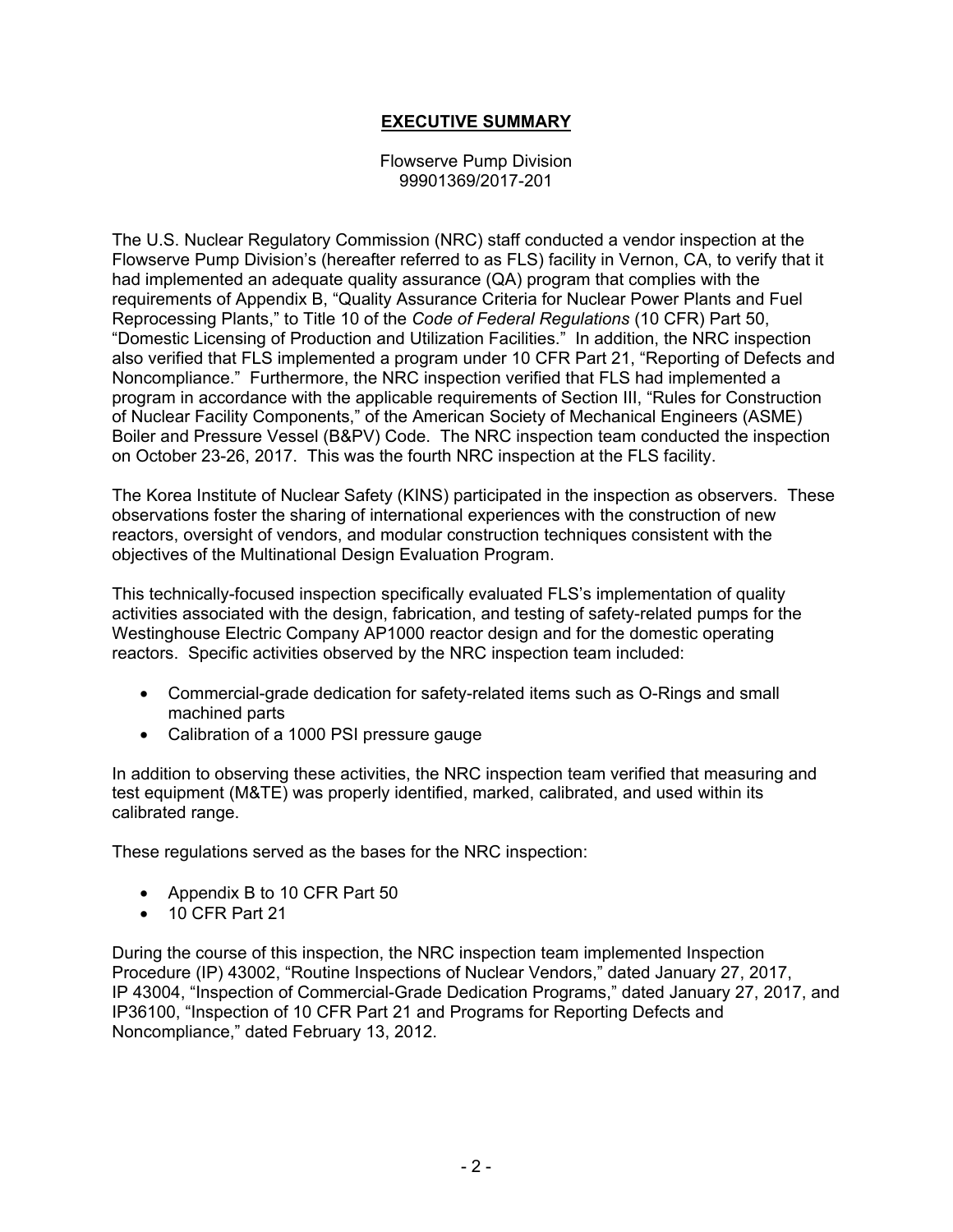The NRC inspection team determined that FLS is implementing its programs for training and qualification, 10 CFR Part 21, design control, commercial-grade dedication, oversight of contracted activities, control of special processes, test control, nonconforming material, parts, or components, and corrective action in accordance with the applicable regulatory requirements of Appendix B to 10 CFR Part 50. Based on the limited sample of documents reviewed and activities observed, the NRC inspection team also determined that FLS is adequately implementing its policies and procedures associated with these programs. No findings of significance were identified.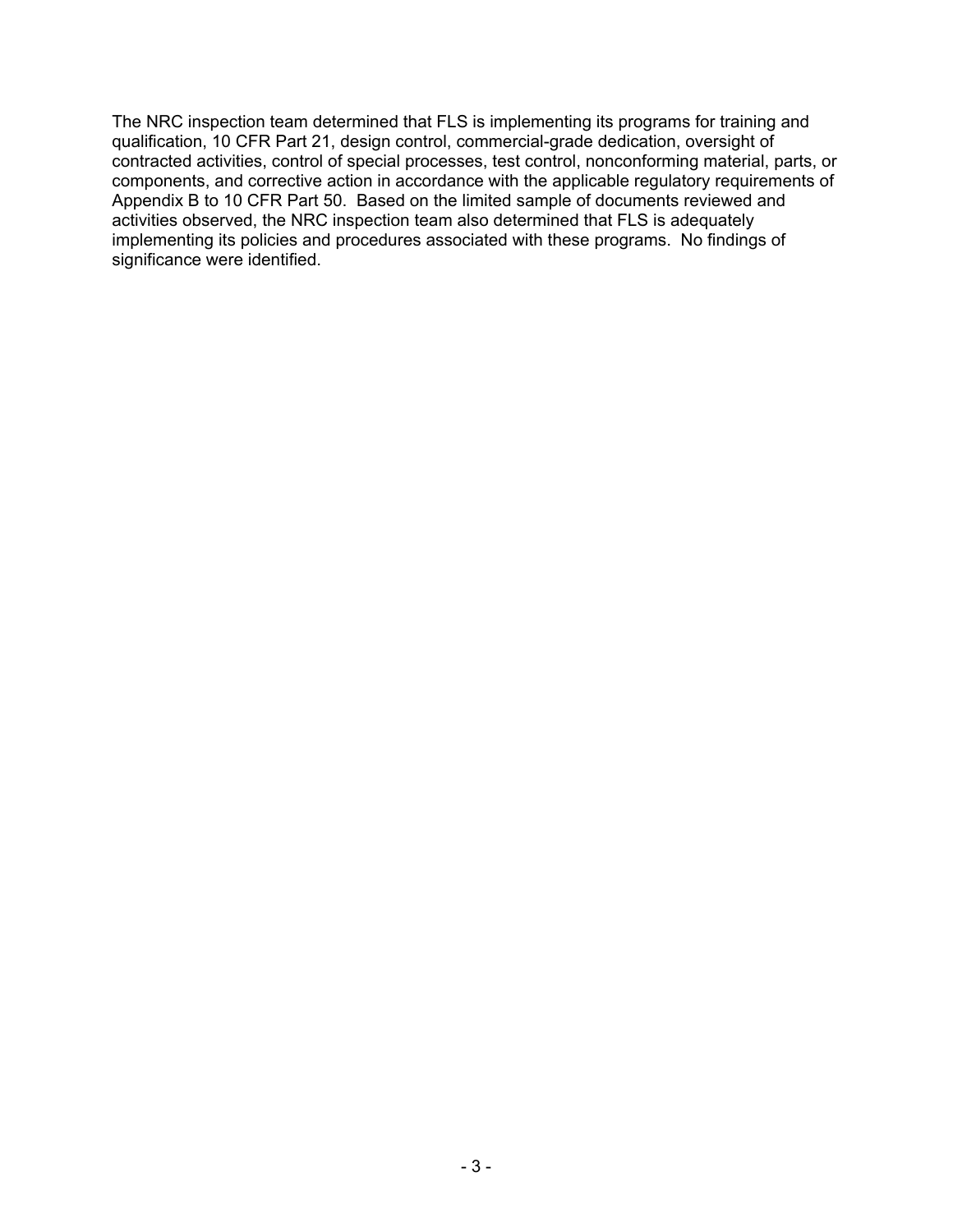# **REPORT DETAILS**

### 1. 10 CFR Part 21 Program

#### a. Inspection Scope

The NRC inspection team reviewed Flowserve Pump Division's (hereafter referred to as FLS) policies and implementing procedures that govern FLS's Title 10 of the *Code of Federal Regulations* (10 CFR) Part 21, "Reporting of Defects and Noncompliance," program to verify compliance with the regulatory requirements. In addition, the NRC inspection team evaluated the 10 CFR Part 21 postings and a sample of FLS's purchase orders (POs) for compliance with the requirements of 10 CFR 21.21, "Notification of Failure to Comply or Existence of a Defect and its Evaluation," and 10 CFR 21.31, "Procurement Documents." The NRC inspection team also verified that FLS's nonconformance and corrective action procedures provide a link to the 10 CFR Part 21 program.

Furthermore, for a sample of 10 CFR Part 21 evaluations performed by FLS, the NRC inspection team verified that FLS had effectively implemented the requirements for evaluating deviations and failures to comply. The NRC inspection team verified that the notifications were performed in accordance with the requirements of 10 CFR 21.21, as applicable.

The NRC inspection team also discussed the 10 CFR Part 21 program with FLS's management and technical staff. The attachment to this inspection report lists the documents reviewed by the NRC inspection team.

#### b. Observations and Findings

No findings of significance were identified.

# c. Conclusion

The NRC inspection team concluded that FLS is implementing its 10 CFR Part 21 program in accordance with the regulatory requirements of 10 CFR Part 21. Based on the limited sample of documents reviewed, the NRC inspection team also determined that FLS is implementing its policies and procedures associated with the 10 CFR Part 21 program. No findings of significance were identified.

# 2. Design Control

#### a. Inspection Scope

The NRC inspection team reviewed FLS's policies and implementing procedures that govern the design control program to verify compliance with the regulatory requirements of Criterion III, "Design Control," of Appendix B, "Quality Assurance program Criteria for Nuclear Power Plants and Fuel Reprocessing Plants," to 10 CFR Part 50, "Domestic Licensing of Production and Utilization Facilities," and with the applicable requirements of Subsection ND, "Class 3 Components, of Section III "Rules for Construction of Nuclear Facility Components," of the American Society of Mechanical Engineers (ASME) Boiler and Pressure Vessel (B&PV) Code, 1998 Edition up to and including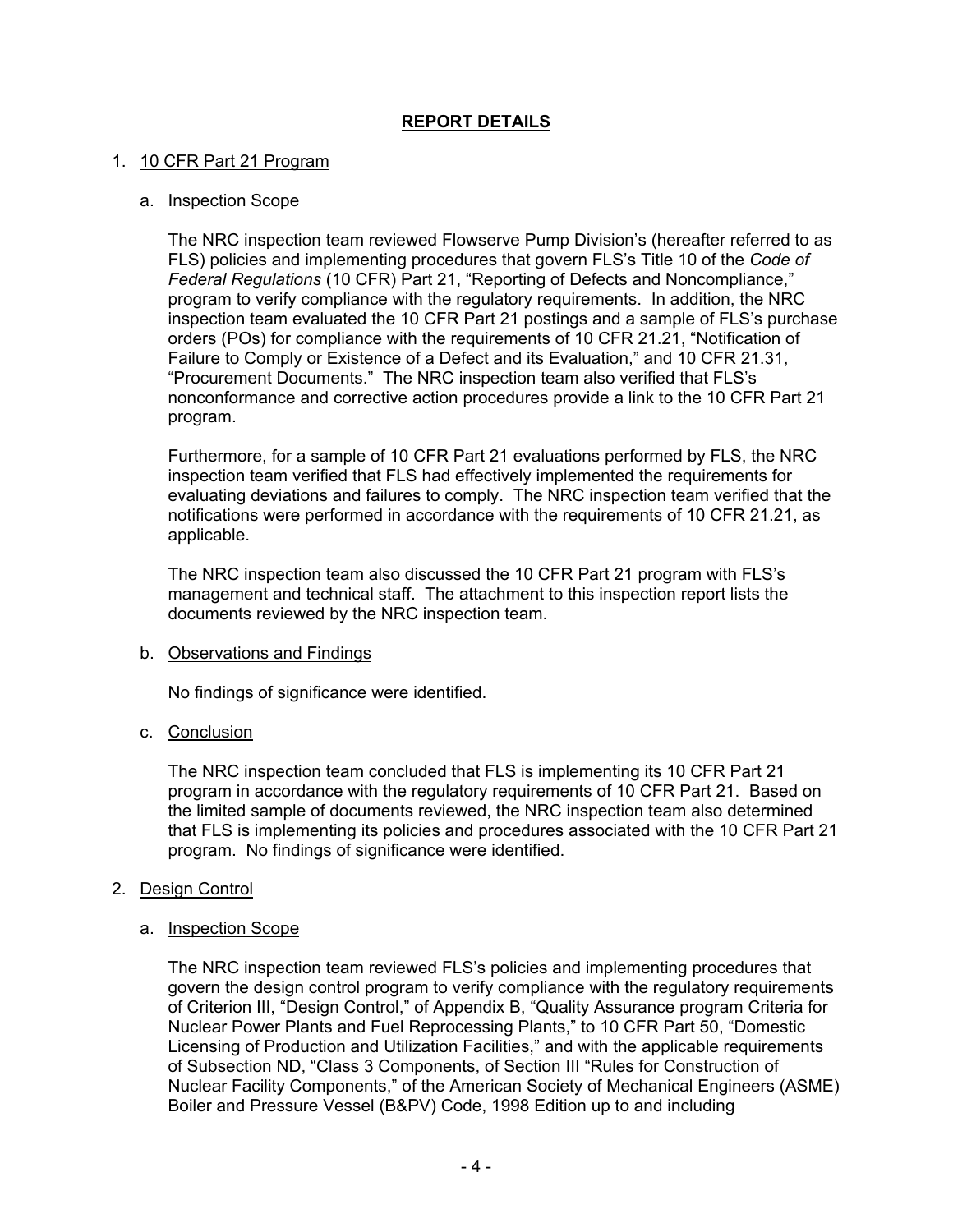2000 Addenda, and Section VIII, "Rules for Construction of Pressure Vessels Division 1," 2001 Edition with 2003 Addenda. The NRC inspection team also reviewed a sample of part drawings, bills of materials, data sheets, design reports, engineering change orders, and the Westinghouse Electric Company (WEC) design specifications.

With respect to FLS's process for upgrading material in accordance with the requirements of NCA-3855.5, "Utilization of Unqualified Source Material," the NRC inspection team reviewed a sample of material Certificate of Conformances, receiving documents, and the supporting laboratory test reports that included the test results of the chemical analysis and mechanical properties testing that was performed on each piece of material. The NRC inspection team also verified that the test results were consistent and from the same heat No. as part of the NCA-3855.5 material upgrade process. The NRC inspection team also confirmed that FLS received extra material for testing to support the material upgrade process.

The NRC inspection team also discussed the design control program and the process for upgrading material with FLS's management and technical staff. The attachment to this inspection report lists the documents reviewed by the NRC inspection team.

# b. Observations and Findings

FLS has a contract from WEC to design and fabricate centrifugal normal residual heat removal (RHR) pumps for the Normal Residual Heat Removal System (RNS) and make-up pumps for the Chemical and Volume Control System (CVS) for Vogtle Electric Generating Plant, Units 3 and 4 (hereafter referred to as Vogtle). The NRC inspection team reviewed FLS's order number RLCU00087 for RNS centrifugal normal RHR pump for Vogtle Unit 3 (Serial Number 10RLCU0008701001) and FLS Order Number RLCU0008908001 for a CVS Makeup pump for Vogtle Unit 4 (Serial Number 10RLCU0008908001, and evaluated the associated design control process.

The NRC inspection team verified that the WEC design specification No. APP-MP08-Z0-001, Revision 7, dated April 12, 2012, for the RNS centrifugal normal RHR pump for Vogtle Unit 3 and the WEC design specification No. APP-MP06-Z0-001, Revision 3, dated November 27, 2010, were properly translated into FLS's specification sheets, drawings, procedures, data sheets, analyses, and calculations, and that engineering data supported this information. The specifications verified included material specifications, applicable ASME B&PV Code construction requirements, qualification reports, test requirements, and test reports. The associated documentation reviewed included design reports, pump drawings, and lists of materials of construction. All documents reviewed contained the appropriate technical details and met the WEC design specifications.

No findings of significance were identified.

# c. Conclusion

The NRC inspection team concluded that FLS is implementing its design control program in accordance with the regulatory requirements of Criterion III of Appendix B to 10 CFR Part 50. Based on the limited sample of documents reviewed, the NRC inspection team also determined that FLS is implementing its policies and procedures associated with the design control program. No findings of significance were identified.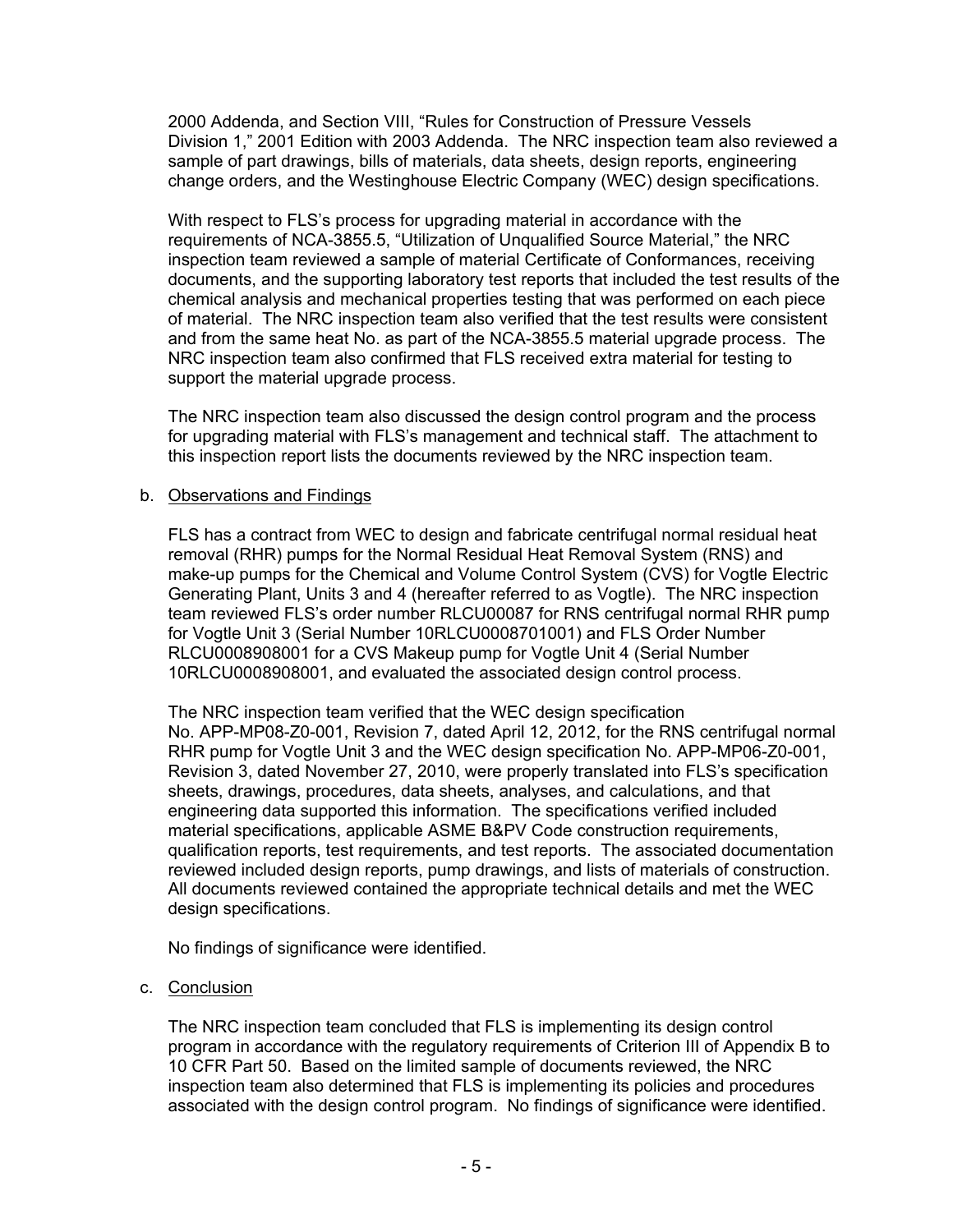# 3. Commercial-Grade Dedication

#### a. Inspection Scope

The NRC inspection team reviewed FLS's program for the dedication of commercial-grade items for use in safety-related applications to verify its compliance with the applicable regulatory requirements of Criterion III and Criterion VII, "Control of Purchase Equipment, Materials, and Services" of Appendix B to 10 CFR Part 50.

The NRC inspection team reviewed the policies and procedures governing the implementation of commercial-grade dedication (CGD) activities, observation of CGD activities, and review of related documentation. Specifically, the NRC inspection team reviewed CGD packages to assess the different elements of the CGD program, including the technical evaluation process, design drawings, work package instructions, and inspection reports. The NRC inspection team evaluated the criteria for the identification of item functions, credible failure mechanisms/modes, selection of critical characteristics and acceptance criteria, and the identification of verification methods to verify effective implementation of FLS's dedication process.

The NRC inspection team also discussed the CGD program with FLS's management and technical staff. The attachment to this inspection report lists the documents reviewed by the NRC inspection team.

#### b. Observations and Findings

No findings of significance were identified.

c. Conclusion

The NRC inspection team concluded that FLS is implementing its CGD program in accordance with the regulatory requirements of Criterion III and Criterion VII of Appendix B to 10 CFR Part 50. Based on the limited sample of documents reviewed, the NRC inspection team also determined that FLS is implementing its policies and procedures associated with CGD program. No findings of significance were identified.

# 4. Oversight of Contracted Activities

# a. Inspection Scope

The NRC inspection team reviewed FLS's policies and implementing procedures that govern the implementation of its oversight of contracted activities to verify compliance with the requirements of Criterion IV, "Procurement Document Control," and Criterion VII of Appendix B to 10 CFR Part 50.

The NRC inspection team reviewed a sample of POs of several safety-related nuclear and commercial suppliers on FLS's Approved Suppliers' List. The NRC inspection team verified that the POs included, as appropriate: the scope of work, right of access to facilities, and extension of contractual requirements to subcontractors. In addition, the NRC inspection team confirmed that the safety-related POs invoked the requirements of Appendix B to 10 CFR Part 50 and 10 CFR Part 21.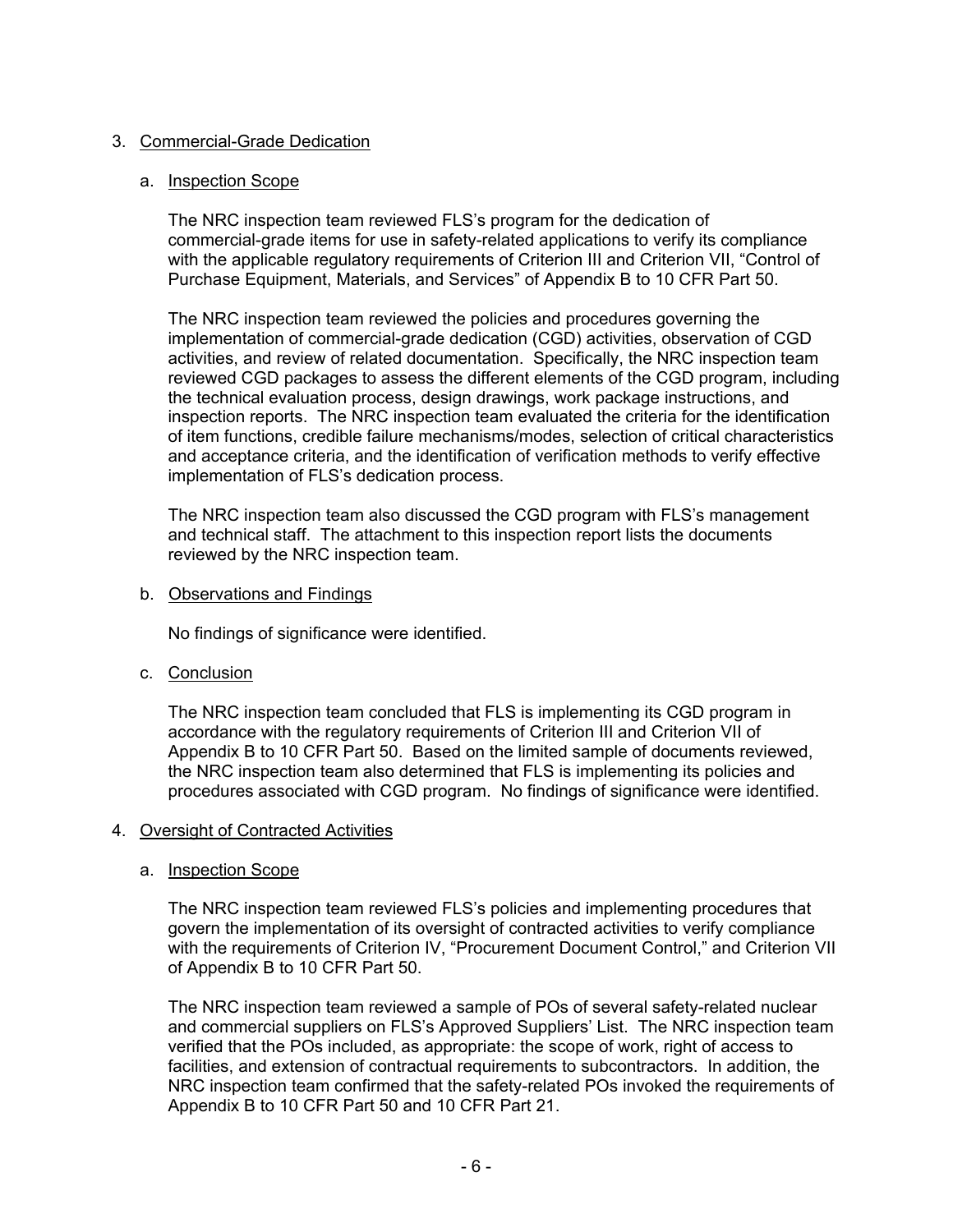The NRC inspection team reviewed FLS's measures established for the use of accreditation in lieu of commercial-grade surveys for procurement of calibration and testing services. FLS's QA manual allows for the utilization of the International Laboratory Accreditation Cooperation (ILAC) accreditation process in lieu of commercial-grade surveys for calibration services as approved by the NRC in the Arizona Public Service Company QA program safety evaluation (Agencywide Documents Access Management System Accession Number ML052710224).

The NRC inspection team reviewed a sample of external audit reports for audits performed since the last NRC inspection in 2013. The NRC inspection team verified that: (1) the audits were performed at the required frequency; (2) the audits were performed using approved checklists and procedures; (3) and that the audit reports contained objective evidence of the review of the relevant QA criteria of Appendix B to 10 CFR Part 50. Additionally, the NRC inspection team reviewed a sample of supplier's annual assessments to verify FLS's measures for ensuring that its suppliers are continuing to meet the quality requirements imposed.

The NRC inspection team also reviewed a sample of training and qualification records of quality control inspection personnel, lead auditors and auditors. The team also confirmed that inspection personnel, lead auditors and auditors had completed the required training and maintained qualification and certification in accordance with FLS's policies and procedures.

The NRC inspection team also discussed the supplier oversight program with FLS's management and technical staff. The attachment to this inspection report lists the documents reviewed by the NRC inspection team.

# b. Observations and Findings

No findings of significance were identified.

# c. Conclusion

The NRC inspection team concluded that FLS is implementing its oversight of contracted activities in accordance with the regulatory requirements of Criterion IV and Criterion VII of Appendix B to 10 CFR Part 50. Based on the limited sample of documents reviewed, the NRC inspection team also determined that FLS is implementing its policies and procedures associated with the oversight of contracted activities. No findings of significance were identified.

# 5. Control of Special Processes

# a. Inspection Scope

The NRC inspection team reviewed FLS's policies and implementing procedures that govern the control of special processes to verify compliance with the regulatory requirements of Criterion IX, "Control of Special Processes," of Appendix B to 10 CFR Part 50 and with the requirements of Subsection NCA, "General Requirements for Division 1 and Division 2," Subsection NB, "Class 1 Components," Subsection NC, "Class 2 Components," and Subsection ND, "Class 3 Components," of Section III, "Rules for Construction of Nuclear Facility Components," Section V, "Nondestructive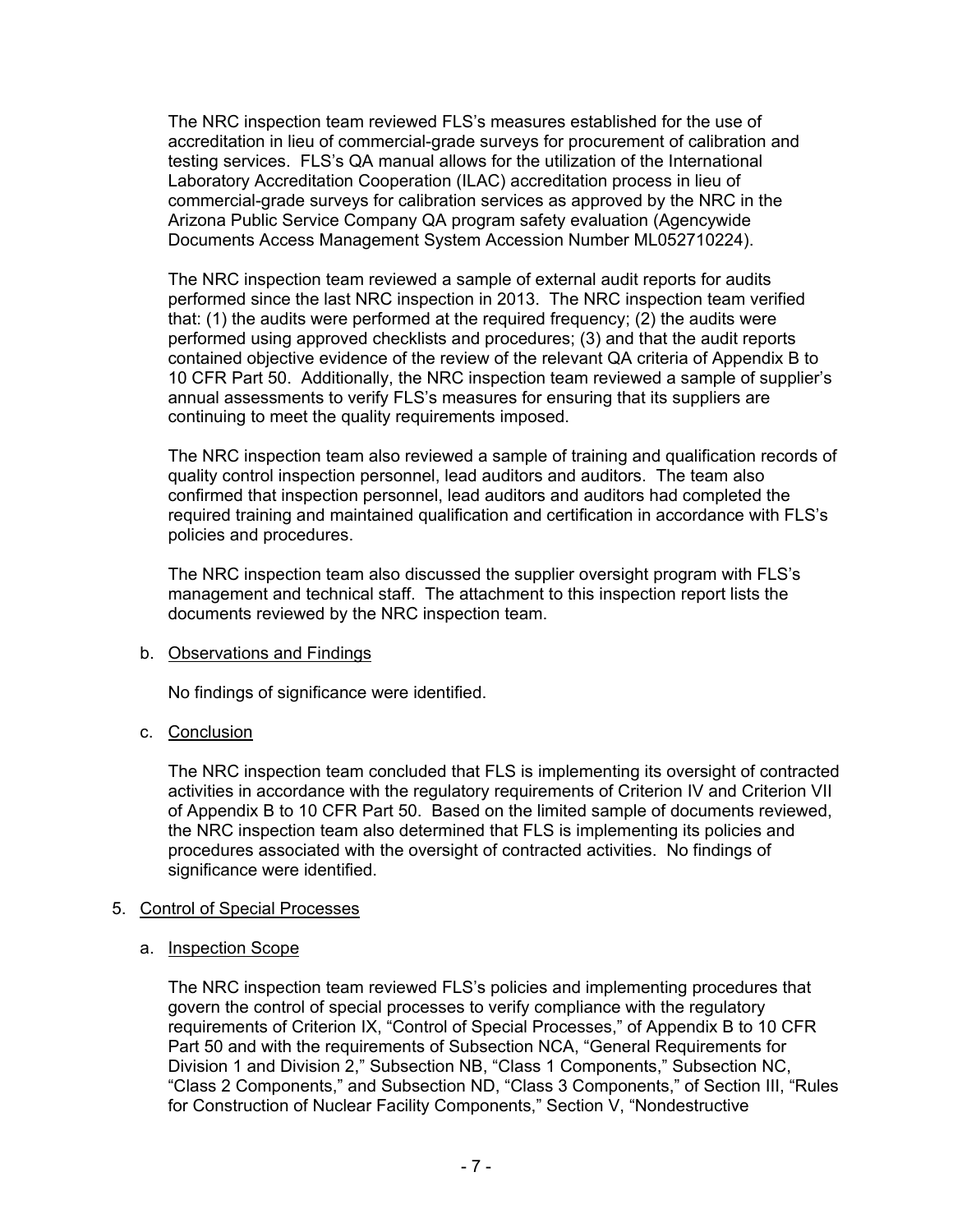Examination," and Section IX, "Welding and Brazing Qualification," of ASME B&PV 1998 Edition, 2000 Addenda, and the American Society for Nondestructive Testing (ASNT) SNT-TC-1A, "Personnel Qualification and Certification in Nondestructive Testing."

The NRC inspection team reviewed a sample of weld procedure specifications (WPS), and supporting procedure qualification records (PQRs). The NRC inspection team verified that the applicable welding data was adequately recorded in the WPSs and PQRs. The NRC inspection team also reviewed FLS's process for controlling weld filler metal and observed FLS's weld filler material control storage area. The NRC inspection team witnessed FLS's process for issuing weld filler metal rod issue to ensure that the weld filler metal was adequately controlled at all times until its consumption, and reviewed records associated with the storage, issuance, and return of weld filler metal. The weld filler metal was kept in containers and the environmental condition of the storage facility was controlled.

The NRC inspection team also reviewed the associated welder qualification records and confirmed that the welders had completed the required training and had maintained their qualifications in accordance with the applicable FLS procedures. The NRC inspection team also verified that the FLS's procedure for welder qualification meets the applicable requirements of Sections III and IX of the ASME B&PV Code.

In addition, the NRC inspection team reviewed a sample of procedures and test reports associated with ultrasonic testing (UT), liquid penetrant testing (PT), magnetic particle testing (MT); Level II and Level III inspector qualifications, and the calibration certificates of the measuring and test equipment (M&TE). The NRC inspection team confirmed that the non-destructive examination (NDE) personnel were qualified in accordance with the requirements of ASNT SNT-TC-1A.

The NRC inspection team also discussed the control of special processes with FLS's management and technical staff. The attachment to this inspection report lists the documents reviewed by the NRC inspection team.

# b. Observation and Findings

No findings of significance were identified.

# c. Conclusion

The NRC inspection team concluded that FLS is implementing its control of special processes to in accordance with the regulatory requirements of Criterion IX of Appendix B to 10 CFR Part 50. Based on the limited sample of documents reviewed, the NRC inspection team also determined that FLS is implementing its policies and procedures associated with the control of special processes program. No findings of significance were identified.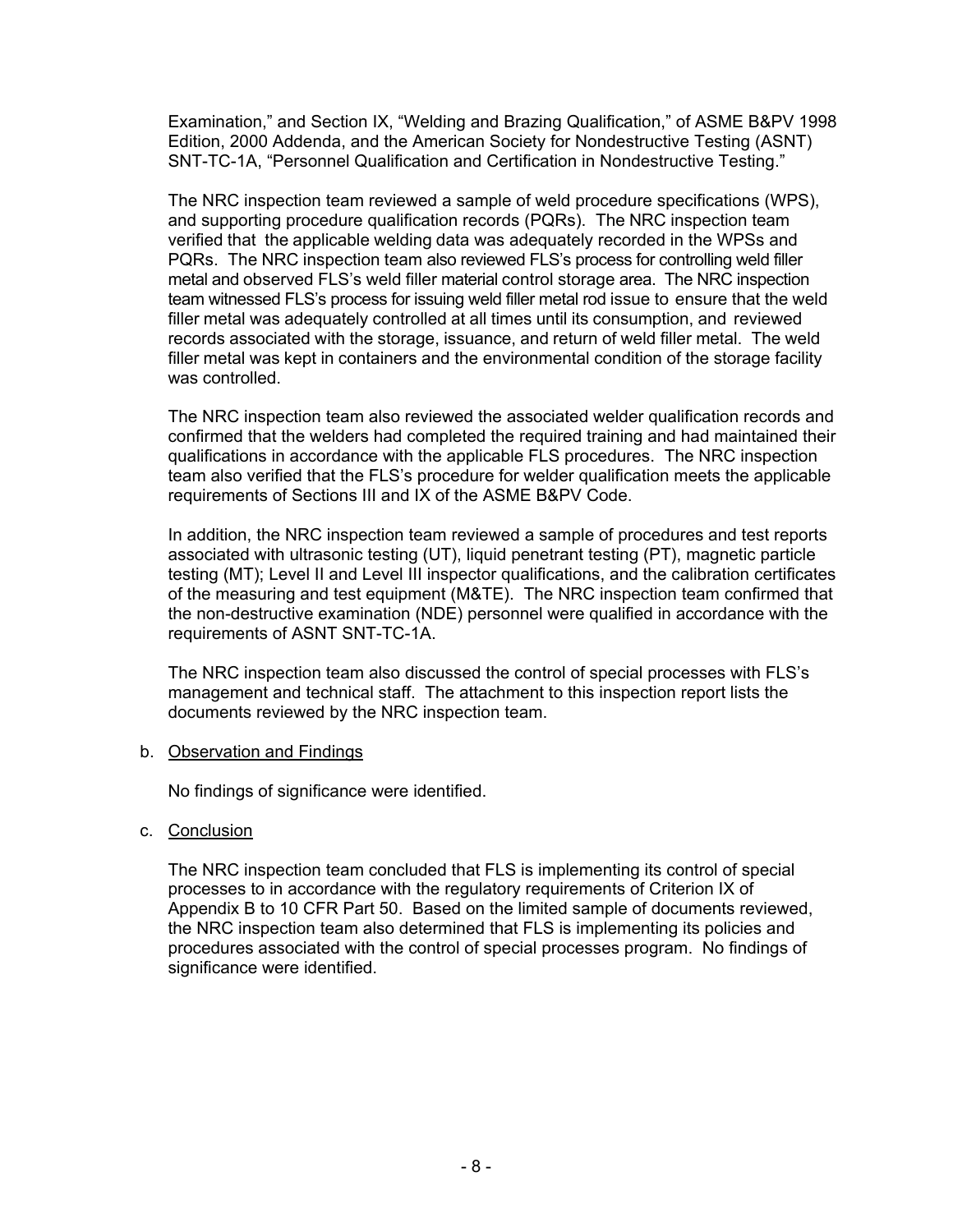# 6. Test Control

### a. Inspection Scope

The NRC inspection team reviewed FLS's policies and implementing procedures that govern the test control program to verify compliance with the requirements of Criterion XI, "Test Control," of Appendix B to 10 CFR Part 50.

The NRC inspection team also verified that the test plans and procedures met the applicable requirements of ASME Section III (1998 Edition through 2000 Addenda) and ASME Section VIII (2001 Edition with 2003 Addenda) of the ASME B&PV Code. The NRC inspection team reviewed the test plans, test procedures, and test results for the AP1000 RNS centrifugal normal RHR pump and CVS make-up pumps.

The NRC inspection team discussed the test control program with FLS's management and technical staff. The attachment to this inspection report lists the documents reviewed by the NRC inspection team.

#### b. Observations and Findings

#### b.1 Test Plans and Procedures

The NRC inspection team verified that FLS's test procedures adequately included the technical, quality and regulatory requirements identified in WEC's design specifications. The NRC inspection team also verified that FLS's test procedures provided an adequate description of the test responsibilities, objectives, sequences, instructions, parameters, M&TE usage, acceptance criteria and post-test activities.

# b.2 Test Results and Data Evaluation

The NRC inspection team verified the test data results for the RNS centrifugal normal RHR pump documented in Test Report No. 280-RLCU0087-01, dated June 12, 2012, and for the CVS Makeup pump documented in Test Report No. 280-RLCU00089-04, dated September 20, 2012. There was one deviation for each pump from the WEC design requirements, and WEC accepted the deviation. The deviation was that the performance curves were not showing a continuously rising curve to shutoff at low flows. The NRC inspection team evaluated the dispositions, and agreed with the conclusions.

No findings of significance were identified.

# c. Conclusion

The NRC inspection team concluded that FLS is implementing its test control program in accordance with the regulatory requirements of Criterion XI of Appendix B to 10 CFR Part 50. Based on the limited sample of documents reviewed, the NRC inspection team also determined that FLS is implementing its policies and procedures associated with the test control program. No findings of significance were identified.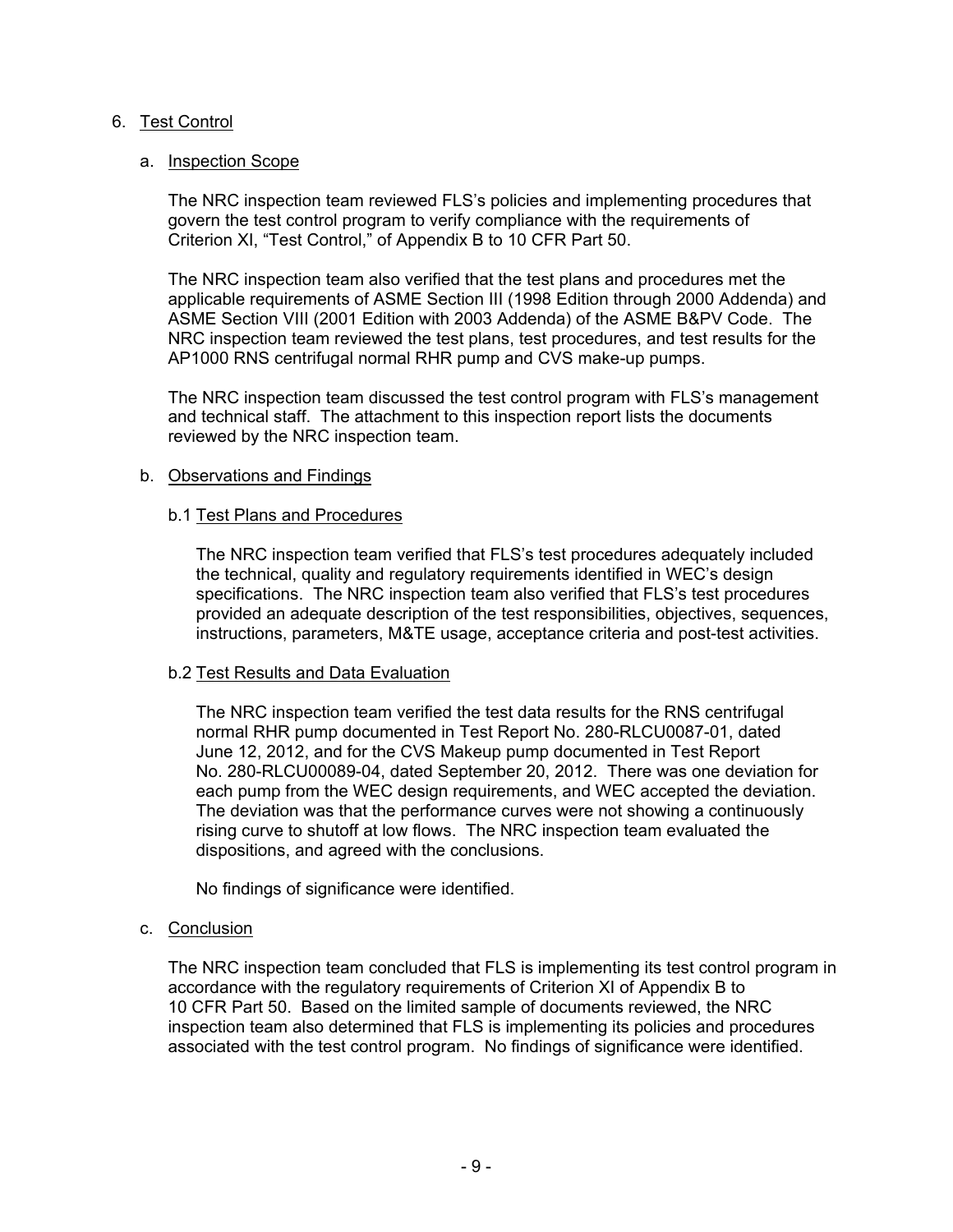# 7. Nonconforming Materials, Parts, or Components and Corrective Action

# a. Inspection Scope

The NRC inspection team reviewed FLS's policies and implementing procedures that govern the control of nonconformances and corrective action program to verify compliance with the requirements of Criterion XV, "Nonconforming Materials, Parts, or Components," and Criterion XVI, "Corrective Action," of Appendix B to 10 CFR Part 50.

The NRC inspection team reviewed a sample of nonconformance reports (NCRs) to verify that FLS: (1) dispositioned the NCRs in accordance with the applicable procedures; (2) documented an appropriate technical justification for various dispositions; and (3) took adequate corrective action with regard to the nonconforming items. For NCRs that were dispositioned as use as is, the NRC inspection team confirmed that the technical justifications were documented to verify the acceptability of the nonconforming item. The NRC inspection team also verified that FLS's NCR process provides a link to the 10 CFR Part 21 program.

The NRC inspection team also reviewed a sample of correction action reports (CARs) to ensure that conditions adverse to quality were promptly identified and corrected. In addition, the NRC inspection team verified that the CARs provided: (1) adequate documentation and description of conditions adverse to quality; (2) an appropriate analysis of the cause of these conditions and the corrective actions taken to prevent recurrence; (3) direction for review and approval by the responsible authority; (4) a description of the current status of the corrective actions; and (5) the follow-up actions taken to verify timely and effective implementation of the corrective actions. In addition, the NRC inspection team verified that FLS's corrective action process provides a link to the 10 CFR Part 21 program.

The NRC inspection team also discussed the nonconforming materials, parts, or components and corrective action programs with FLS's management and technical staff. The attachment to this inspection report lists the documents reviewed by the NRC inspection team.

# b. Observations and Findings

As part of this inspection the NRC inspection team verified FLS's corrective actions resulting from a rejected replacement part that was sent to Waterford Steam Electric Station (hereafter referred to as Waterford).

Waterford sent a high pressure safety injection (HPSI) pump bundle to the FLS facility in Memphis, TN for repair. During the post balance disassembly, the ninth stage impeller got stuck and after several attempts the impeller could not be removed. It was decided by FLS and the licensee to rework the rotor to destructively remove and replace the ninth stage impeller and key. There was a trouble report from the licensee following the rotor assembly arrival at Waterford. The licensee determined that the shaft galling rework under FLS's NCR No. 9810 rendered areas unacceptable to the licensee (stress risers and potential for corrosion and pitting in the gall location). In a letter dated April 5, 2017, from FLS to Waterford, FLS explained that while the remaining condition of the shaft is outside of the original requirements, the condition of the shaft is acceptable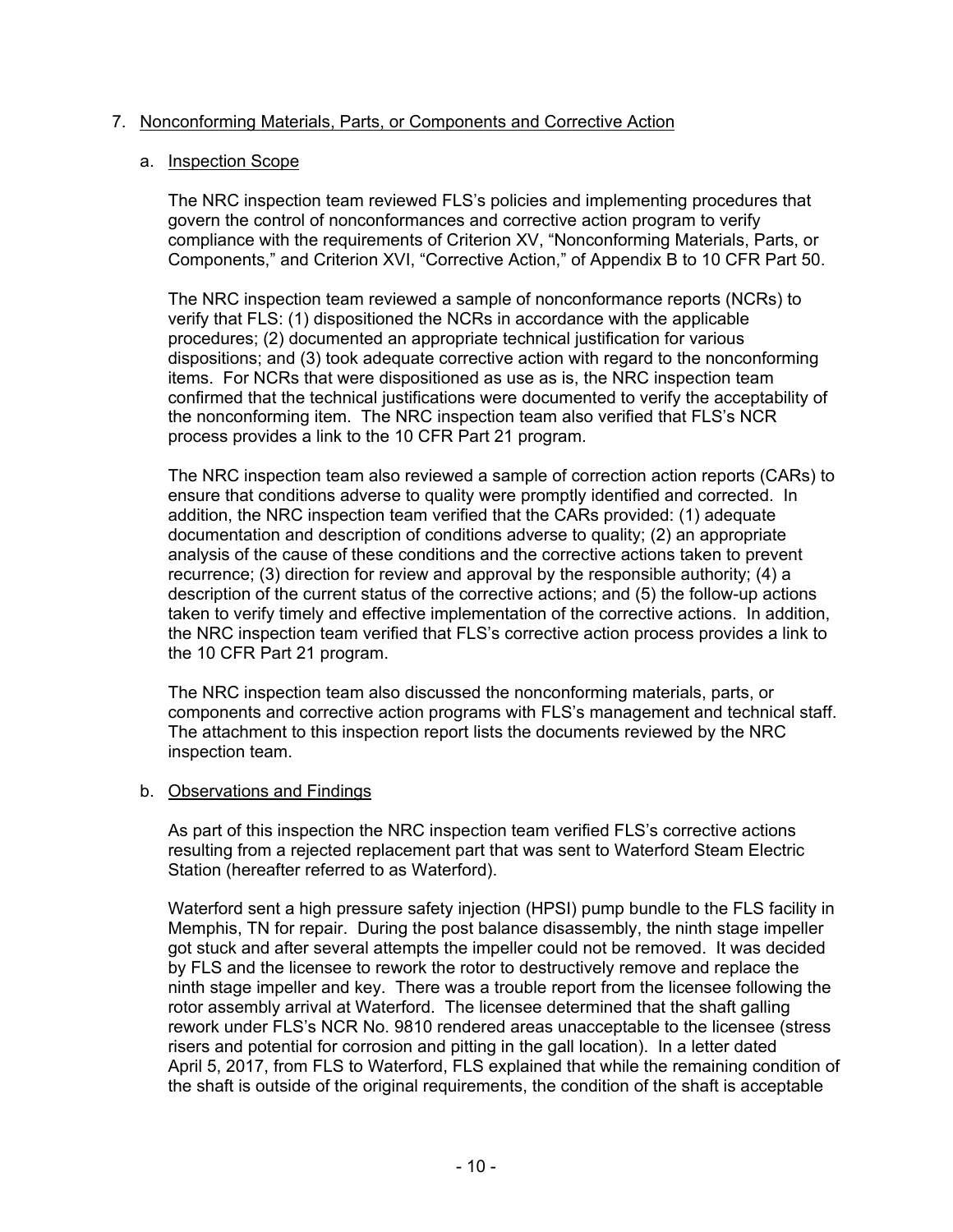for use due to the low impact on stress and crevice corrosion. The licensee did not accept the pump bundle and returned it to FLS.

FLS determined that the root cause of the galling was human performance error. There was not a final inspection of the shaft following the rework, and a fit-up of the mating parts to the shaft was not performed. As part of the corrective actions taken to address this issue, the FLS's Memphis manager and inspector were reminded of their first priority, which is to provide quality parts to customers. Also, test fit-up of mating parts is required to be performed as a practice when parts are available.

The NRC inspection team agreed with FLS conclusion that the root cause was human performance error. The NRC inspection team determined that the corrective action taken by FLS were adequate to correct this condition adverse to quality.

#### c. Conclusion

The NRC inspection team concluded that FLS is implementing its nonconforming materials, parts, or components and corrective action programs in accordance with the regulatory requirements of Criterion XV and Criterion XVI of Appendix B to 10 CFR Part 50. Based on the limited sample of documents reviewed, the NRC inspection team also determined that FLS is implementing its policies and procedures associated with the control of nonconforming materials, parts, or components and corrective action. No findings of significance were identified.

#### 8. Entrance and Exit Meetings

On October 23, 2017, the NRC inspection team discussed the scope of the inspection with Mr. Dan Baehner (General Manager of Nuclear Products Operations), Mr. David Gobbi (Quality Assurance Manager), and other members of FLS's management and technical staff. On October 26 2017, the NRC inspection team presented the inspection results and observations during an exit meeting with Mr. Baehner, Mr. Gobbi, and other members of FLS's management and technical staff. The attachment to this report lists the attendees of the entrance and exit meetings, as well as those individuals whom the NRC inspection team interviewed.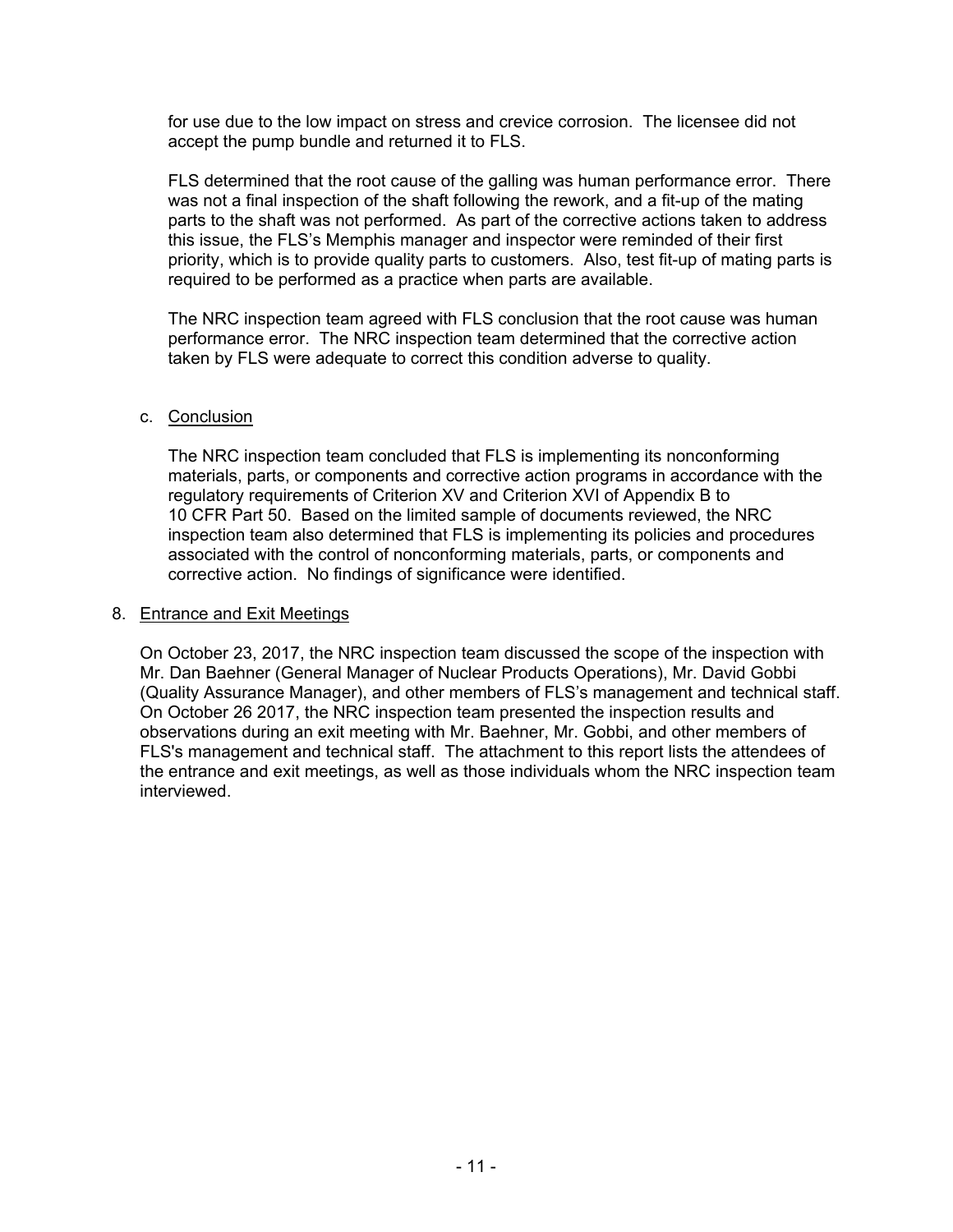# **ATTACHMENT**

# 1. ENTRANCE/EXIT MEETING ATTENDEES

| <b>Name</b>                 | <b>Title</b>                                                   | <b>Affiliation</b>                              | <b>Entrance</b> | <b>Exit</b> | <b>Interviewed</b> |
|-----------------------------|----------------------------------------------------------------|-------------------------------------------------|-----------------|-------------|--------------------|
| Jonathan Ortega-<br>Luciano | <b>Inspection Team</b><br>Leader                               | <b>NRC</b>                                      | X               | X           |                    |
| Terry Jackson               | <b>Branch Chief</b>                                            | <b>NRC</b>                                      |                 | X           |                    |
| Ilka T. Berrios             | Inspector                                                      | <b>NRC</b>                                      | X               | X           |                    |
| Yamir Diaz-Castillo         | Inspector                                                      | <b>NRC</b>                                      | X               | X           |                    |
| <b>Robert Wolfgang</b>      | Inspector                                                      | <b>NRC</b>                                      | X               | X           |                    |
| KO, Hanok                   | Observer                                                       | Korean Institute<br>of Nuclear<br>Safety (KINS) | X               | X           |                    |
| SHEEN, Cheol                | Observer                                                       | <b>KINS</b>                                     | X               | X           |                    |
| Kenan Alpan                 | General Manager,<br><b>After Market</b><br>Operations          | Flowserve (FLS)                                 | X               | X           |                    |
| <b>Willis Antonio</b>       | Welder                                                         | <b>FLS</b>                                      |                 |             | X                  |
| Dan Baehner                 | Director/General<br>Manager Nuclear<br><b>Power Operations</b> | <b>FLS</b>                                      | X               | X           |                    |
| Benjamin Busse              | Engineer                                                       | <b>FLS</b>                                      | X               |             |                    |
| Gerardo Galvan              | <b>Quality Assurance</b><br>(QA) Engineer                      | <b>FLS</b>                                      | X               |             | X                  |
| David Gobbi                 | QA Manager                                                     | <b>FLS</b>                                      | X               | X           | X                  |
| Michael Eftychiou           | <b>Nuclear</b><br>Engineering<br>Manager                       | <b>FLS</b>                                      | X               | X           |                    |
| Kevin Jones                 | Welding<br>Supervisor                                          | <b>FLS</b>                                      |                 |             | X                  |
| Hiep D Le                   | <b>Quality Control</b><br>Supervisor                           | <b>FLS</b>                                      |                 |             | X                  |
| Minh Le                     | Manufacturing<br>Engineer                                      | <b>FLS</b>                                      | X               |             |                    |
| Nancy Macias                | QA Engineer                                                    | <b>FLS</b>                                      | X               | X           | X                  |
| David Shaw                  | Metallurgist                                                   | <b>FLS</b>                                      | X               | X           | $\mathsf{X}$       |
| Ronald Schneeberger         | Metallurgist                                                   | <b>FLS</b>                                      | X               |             |                    |
| Ed Villalva                 | <b>Facility Quality</b><br>Manager                             | <b>FLS</b>                                      | X               | X           | X.                 |
| Keith Wilson                | QA Manager -<br>Charlotte                                      | <b>FLS</b>                                      | X               | X           |                    |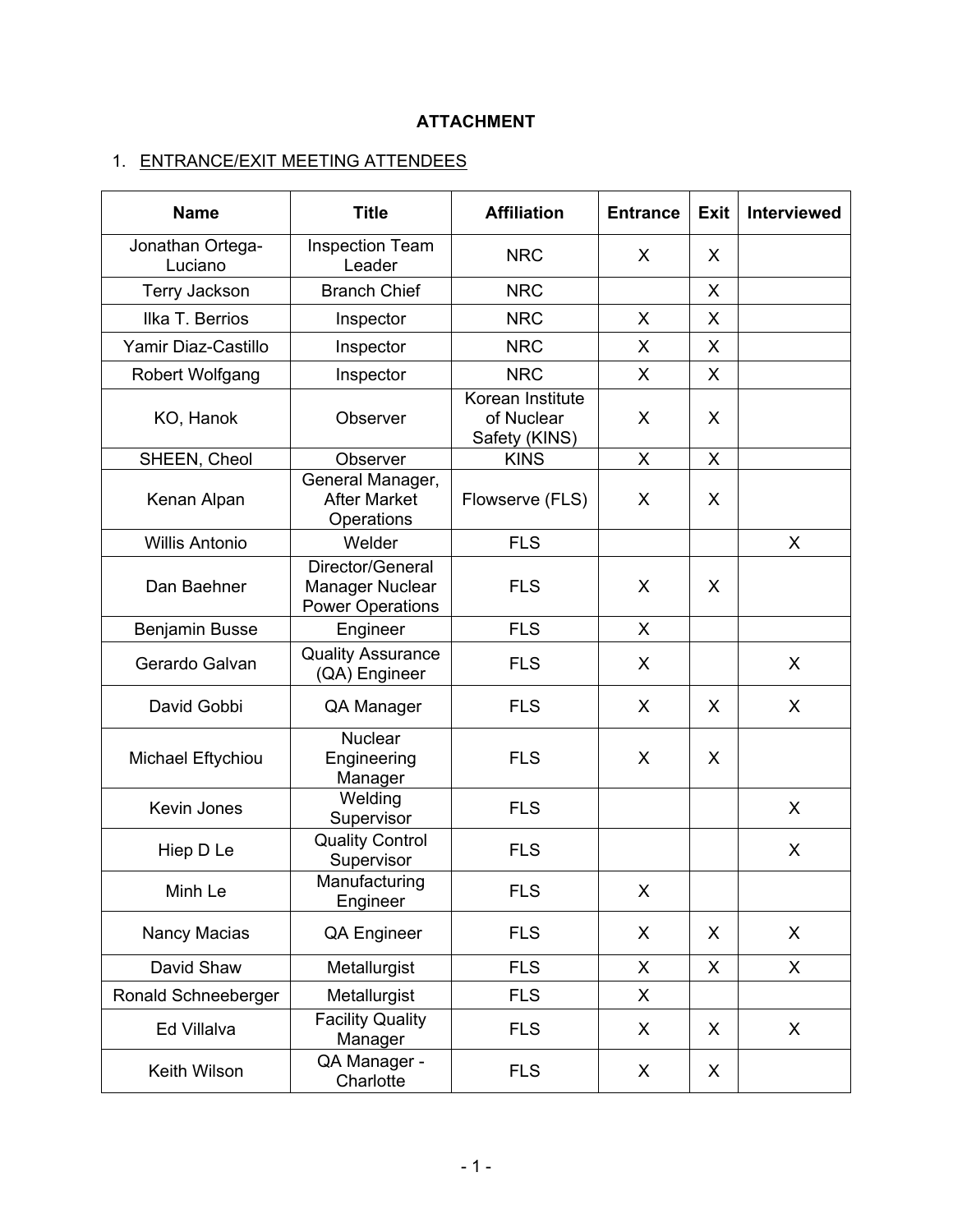# 2. INSPECTION PROCEDURES USED

Inspection Procedure (IP) 36100, "Inspection of 10 CFR Part 21 and Programs for Reporting Defects and Noncompliance," dated February 13, 2012.

IP 43002, "Routine Inspections of Nuclear Vendors," dated January 27, 2017.

IP 43004, "Inspection of Commercial-Grade Dedication Programs," dated January 27, 2017.

# 3. DOCUMENTS REVIEWED

# Policies and Procedures

- Flowserve Nuclear Products Operations (FNPO) Nuclear Quality Assurance Manual, Edition 3, Revision 3, dated October 20, 2016
- FNPO American Society of Mechanical Engineers (ASME) Code Nuclear Quality Assurance Manual, Edition 5, Revision 1, dated April 6, 2017
- GS-1640, "Alloy Verification Procedure Using Niton® X-Ray Fluorescent Alloy Analyzers," Revision E, dated July 8, 2015
- IP-1777, "Inspection Requirements for Elastomeric Seals for Nuclear Service," dated October 9, 2015
- MR-1533, "Requirements for Stock Conversion of Castings from QL-3 Vendors for ASME Section III Pumps and Parts," Revision A, dated December 2, 2016
- MT-1508, "Magnetic Particle Examination Procedure Wet Fluorescent and Dry Methods ASME Section III Components," Revision G, dated April 25, 2017
- NPO-ACP-04, "Implementing Procedure Supplier Audits," Revision 1, dated September 14, 2017
- NPO-ACP-09, "Requirements for Qualifying Supplier Quality Programs, Accepting Supplier Products and Services and for the Maintenance of the NPO Approved Vendor List," Revision 1, dated December 16, 2013
- NPO-ACF-09, "NPO Approval of Audits and Surveys," Revision 2, dated July 25, 2017
- NPO-ACP-10, "Requirements for the Application and Use of Method 2, Commercial Grade Survey and Method 3, Source Verification for Commercial Grade Dedication," Revision 1, dated August 13, 2015
- NPO-ANP-02, "Internal Quality Audit Program," Revision 5, dated July 24, 2017
- NPO-CNP-04, "Implementation of the Nuclear Products Operations Corrective Action Program and the Implementation of DMAIC Light," Revision 0, dated December 4, 2013
- NPO-DNP-01, "Dedication of Commercial Grade items for 10CFR50 Application," Revision 00, dated December 21, 2013
- NPO-E-105, "Utilizing Commercial Items as Safety Related Components," Revision B, dated May 18, 2010
- NPO-E-122, "Reconciliation of ASME Code Items," Revision 0, dated September 17, 2015
- NPO-ENP-05, "Procedure for the Qualification and Certification of Levels I, II, III Non-Destructive Test Personnel," Revision 5, dated April 20, 2017
- NPO-ICP-06, "Procedure for the Identification, Handling, and Disposing of Material, Items, and Components that are Unsuitable for Use," Revision 0, dated July 10, 2013
- NPO-NNP-03, "Reporting of Defects which may Result in Substantial Safety Hazards (10CFR21)," Revision 1, dated May 2, 2013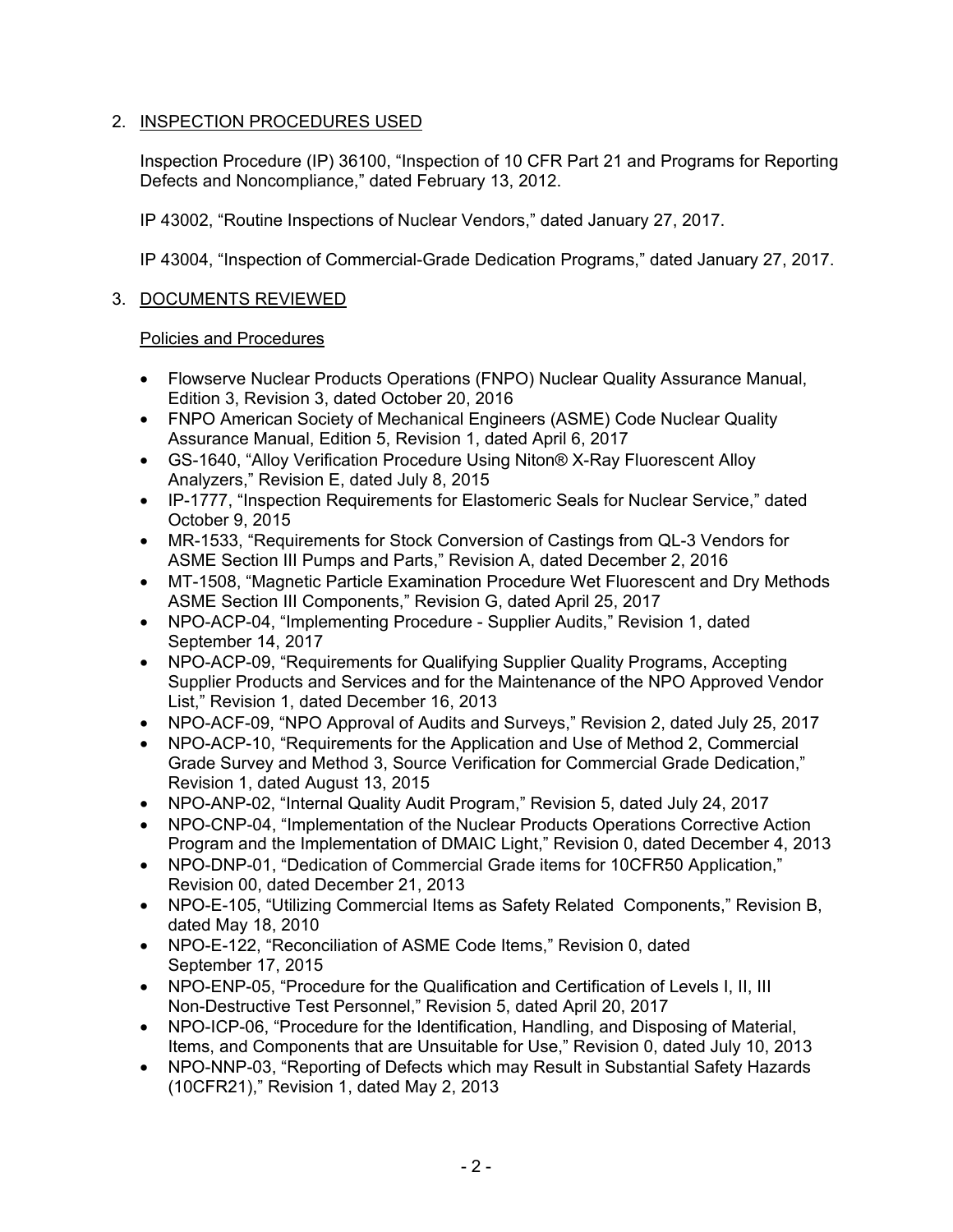- NPO-QNF-06, "NPO Tier Level II Procedure Index," Revision 18, dated September 18, 2017
- PO-E-104, "Nuclear Item Master, BOM's and ECO's," Revision C, dated June 22, 2010
- PS-1688, "Procurement Requirements for Castings Purchased from QL-3 Foundries to be Used for ASME Stock Conversion," Revision B, dated December 2, 2016
- PT-1505, "Liquid Penetrant Examination ASME Section III Subsection NB for Class 1 Primary Coolant Components," Revision J, dated April 25, 2017
- PT-1516, "Liquid Penetrant Examination ASME Section III Subsection NC or ND for Class 2 or 3 Nuclear Service Pumps," Revision A, dated June 16, 2005
- QA-1717, "Control of Nonconforming Items," Revision D, dated July 25, 2016
- QA-2002, "Conducting Annual Evaluations and Performance Assessments of Nuclear Products Operations (NPO) Qualified Material Organizations," Revision 0, dated June 1, 2011
- WC-100, "Weld Filler metal Storage and Control," Revision P, dated March 14, 2014

# Design and Test Documents

- 280-RLCU00087-01, "Test Report," dated June 12, 2012
- 280-RLCU00089-04, "Test Report," dated September 20, 2012
- APP-GW-VLR-002, "Technical Requirements of Stainless Steels, Nickel Based Alloys, Carbon and Low Alloy Steels, and Welding Materials for the AP1000," Revision 1, dated February 27, 2009
- APP-MP06-Z0-001, "Design Specification," Revision 3, dated November 27, 2010
- APP-MP06-Z0R-001, "CVS Makeup Pump Datasheet Report," Revision 3, dated August 6, 2010
- APP-MP08-Z0-001, "Design Specification," Revision 7, dated April 2, 2012
- APP-MP08-Z0R-01, "RNS Centrifugal Normal Residual Heat Removal Pumps, ASME B&PV Section III, Class 3," Revision 2, dated August 20, 2010
- FLTP-T-0001, "General Pump Performance Test," Revision D, dated September 28, 2016
- Form NPV-1, "Certificate Holder's Data Report for Nuclear Pumps & Valves," dated May 14, 2013
- MC-1743, "Materials of Construction Make-Up Pump," Revision G, dated June 18, 2014
- Procurement Advisory Release (PAR) No. 4500328256-A, "Deviation Envelope Drawing," dated July 24, 2012
- PAR No. 4500328256-041-C, "Customer Data Sheet Pump," dated April 23, 2012
- PAR No. 4500328256-102-0, "Deviation Seal Cooler Unit (Zinc Plating)," dated October 18, 2012
- PAR No. 4500328256-115-A, "Deviation Pump Support Bolting," dated March 26, 2013
- PAR No. 4500328526-092-A, "Deviation Pump Test," dated July 16, 2012
- SR-1422, "Design Qualification Report of the Residual Heat Removal Pump Structural Integrity," Revision G, dated October 25, 2013
- SR-1423, "Environmental Qualification Report of the RNS Centrifugal Normal Residual Heat Removal Pump," Revision D, dated November 15, 2012
- SR-1449, "Structural Integrity Analysis CVS Makeup Pump," Revision E, dated November 15, 2013
- SVO-MP06-GNR-004, "Deviation Notice for AP1000 MP06 CVS Makeup Pump Ultrasonic Testing Requirements," Revision 0, dated October 22, 2014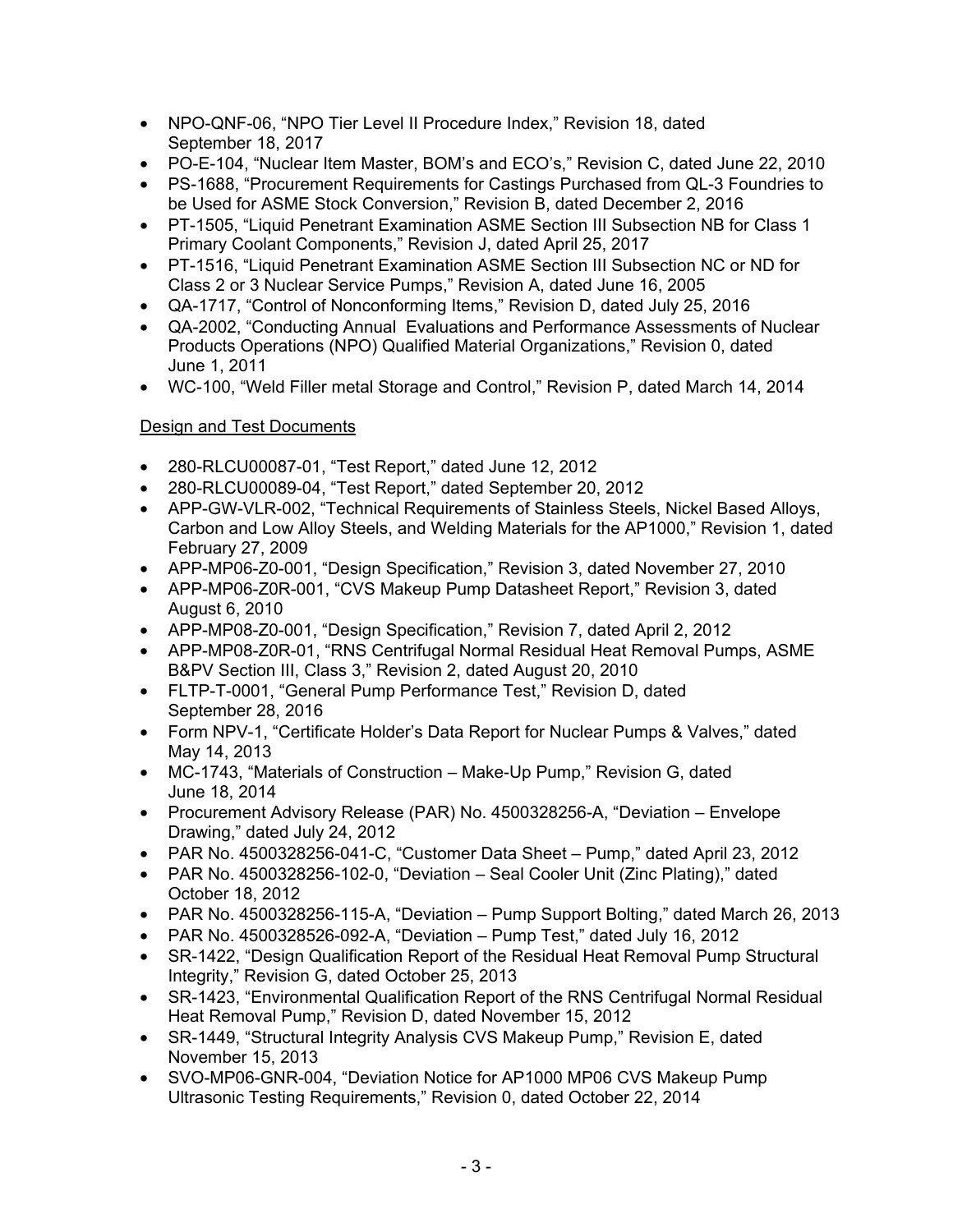• SVO-MP08-GNR-002, "Deviation Notice for AP1000 MP08 RNS Normal Centrifugal RHR Pumps Cleaning Requirements," Revision 0, dated August 6, 2012

# Design and Commercial-Grade Dedication Records

- NPO EE-1026, "Engineering Evaluation of Sheet Gasket Materials for Safety Related Use," Revision E, dated December 16, 2010
- NPO EE-1053, "Engineering Evaluation for the Dedication of Miscellaneous Small Machined Parts for Safety Related Services," Revision 0, dated October 17, 1997
- NPO EE-1098, "Engineering Evaluation for the Elestomeric Seal Gaskets," Revision C, dated October 15, 2015
- NPO EE-1122, "Engineering Evaluation for the Dedication of Calibration Services," Revision 1, dated October 9, 2015
- NPO EE-1140, "Engineering Evaluation for the Dedication of Material Testing for Safety Related Service," Revision 0, dated January 31, 2014
- NPO EE-1170, "Engineering Evaluation of Software Lateral Rotordynamic Analysis by Qualified Commercial Grade Supplier," Revision 0, dated October 7, 2016
- NPO EE-1171, "Engineering Evaluation of Software Torsional Rotordynamic Analysis by Qualified Commercial Grade Supplier," Revision 0, dated October 7, 2016
- NPO GS-1640, "Alloy Verification Procedure Using Niton X-Ray Fluorescent Alloy Analyzers," Revision E, dated July 8, 2015

# American Society of Mechanical Engineers (ASME) and Welding Records

- Chemical Test Certificate No. FLO021-08-12-38396-1 from Element, dated August 4, 2011
- Certificate of Compliance No. 494702 from Certified Steel Treating Corporation for the shaft of the MP08 6x19 WD pump, ASTM A-479, dated August 22, 2011
- Certificate of Conformance No. 4623 from Seacast Inc. for the impeller of the MP08 6x19 WD pump, ASTM A-487 CA6NM-A, dated May 18, 2011
- Certified Material Test Report (CMTR) No. 114432 from Arcos Industries, LLC for Gas Tungsten Arc Welding (GTAW) filler metal, grade 308/308L, dated September 28, 2010
- CMTR No. 120530 from Arcos Industries, LLC for SAW filler metal, grade 308/308L, dated July 25, 2011
- CMTR from Flowserve for a bearing housing foot casting made of ASTM A-351 grade CF8M material, heat No. SDCB, lot No. RWNA07330, ASME Section III, Class 2, Division 1, 2001 Edition, dated February 18, 2013
- Liquid Penetrant (PT) NDE inspection report for the rotor assembly of the MP08 6x19 WD Centrifugal Normal Residual Heat Removal Pump, ASME Code, Section III, Class 3, for Vogtle Electric Generating Plant, Unit 3, dated December 12, 2011
- Magnetic Particle (MT) NDE inspection report for the impeller casting of the MP08 6x19 WD pump, dated June 8, 2011
- Mechanical Test Certificate No. FLO021-07-19-34837-1 from Element, dated August 4, 2011
- Procedure Qualification Record (PQR) No. P-4115 for Submerged Arc Welding (SAW), dated March 15, 1994
- PQR No. P-2598 for SAW, dated May 13, 1987
- PQR No. P-2557 for GTAW, dated July 15, 1986
- PQR No. P-2167 for GTAW, dated October 15, 1981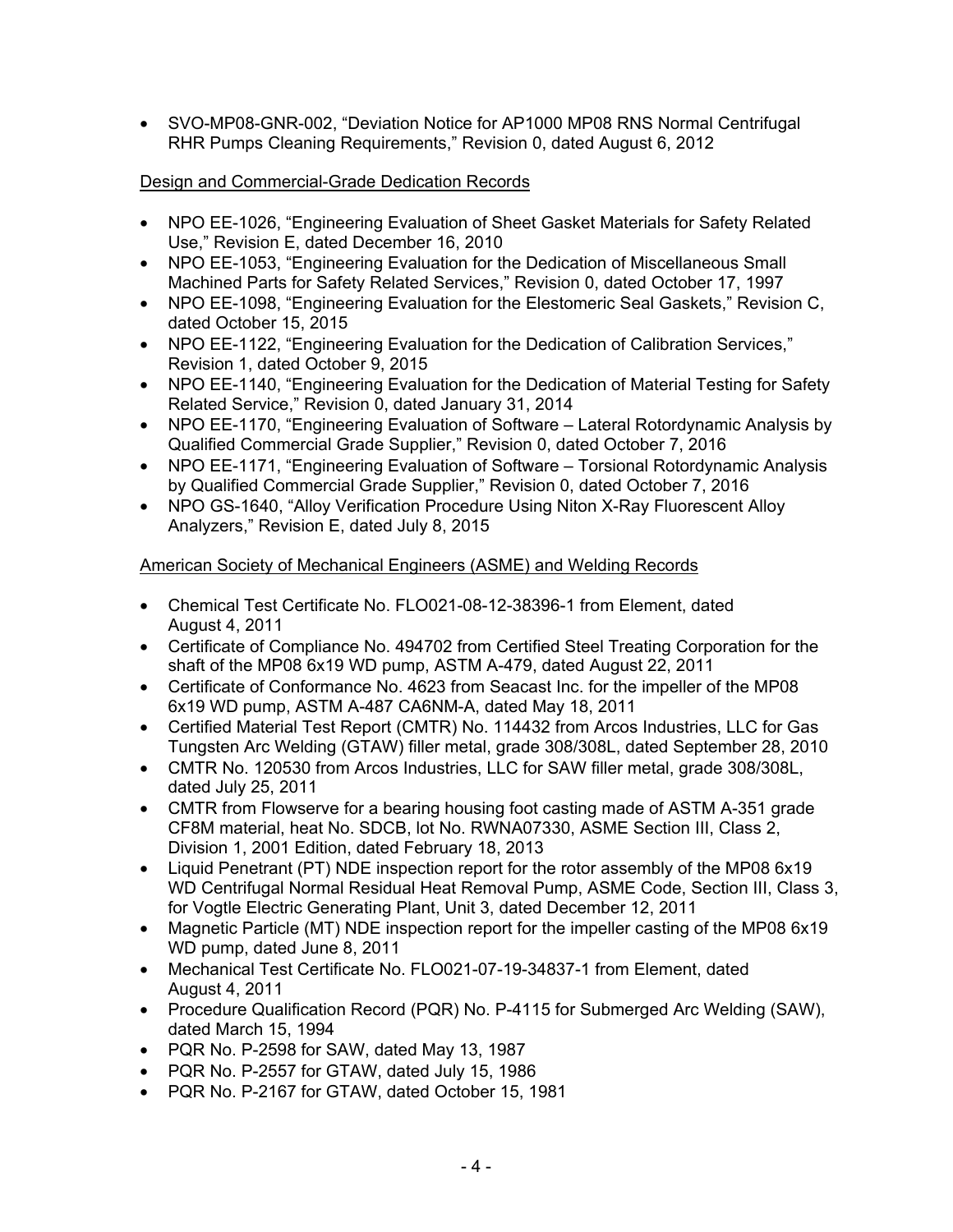- PT NDE inspection report for the impeller casting of the MP08 6x19 WD pump, dated September 17, 2011
- PT NDE inspection report for the shaft of the MP08 6x19 WD pump, dated November 8, 2011
- PT NDE inspection report for the stuffing box forging of the MP08 6x19 WD pump, dated July 2, 2012
- PT NDE inspection report for the seal cooler assembly of the MP08 6x19 WD pump, dated January 30, 2012
- Ultrasonic Testing (UT) NDE inspection report for the pump shaft of the MP08 6x19 WD pump, dated September 28, 2011
- Visual Testing Inspection Report for a pump shaft for Waterford Steam Electric Station, Unit 3, dated April 5, 2017
- Welding Procedure Specification (WPS) No. 1544, "Fabrication and Repair Welding Gas Tungsten Arc Welding Process P-8 Austenitic Stainless Steel," Revision F, dated April 4, 2017
- WPS No. 1040, "Fabrication and Repair Welding Gas Tungsten Arc Welding Process P-8 Austenitic Stainless Steel," Revision D, dated April 4, 2017
- WPS No. 1053, "Fabrication and Repair Welding SAW Machine Process P-8 to P-8 (Austenitic Stainless Steel), Revision O, dated July 26, 1990
- WPS No. 1055, "Fabrication and Repair Welding Machine SAW Process P-Number 8 to P-Number 8 (725F PWHT), Revision O, dated February 24, 1995

# Calibration, Heat Treatment, Non-Destructive Examination, Inspection and Test Records

- Calibration Report, Gauge Repair Service Report No. 52273.001, dated October 16, 2017
- Calibration Service Request, Gauge Repair Service Request No. 1544, dated October 4, 2017
- Certificates of Calibration
	- o Cylinder Standard Plug 1.0" dated September 25, 2017
	- o Durometer Shore dated September 25, 2017
	- o Digital Durometer dated September 25, 2017
- Inspection Report for Product order RLSA30008 for Gasket, 026/.036 THK., dated October 23, 2017
- Inspection Report for Product order RLSA30008 for Gasket, 026/.036 THK., September 29, 2017
- Inspection Report for Product Order RLSA29723 for Pin, Spring, Slotted, dated May 11, 2017

# Purchase Orders, Audit Reports, and Commercial-Grade Surveys

- Commercial-Grade Survey of Integrated Quality Services, dated November 12, 2015
- Commercial-Grade Survey of Valley Metal Treating, Inc., dated September 21, 2017
- FLS Audit Report No. 2017-017 of Askew Industrial, audit performed July 11-12, 2017
- FLS QMO Annual Assessment Audit conducted on January 31, 2017, through February 1, 2017 (Audit No. 201-009) – Askew Industrial
- FLS Vernon NPO Facility Specific Approved Vendors List (AVL), dated October 17, 2017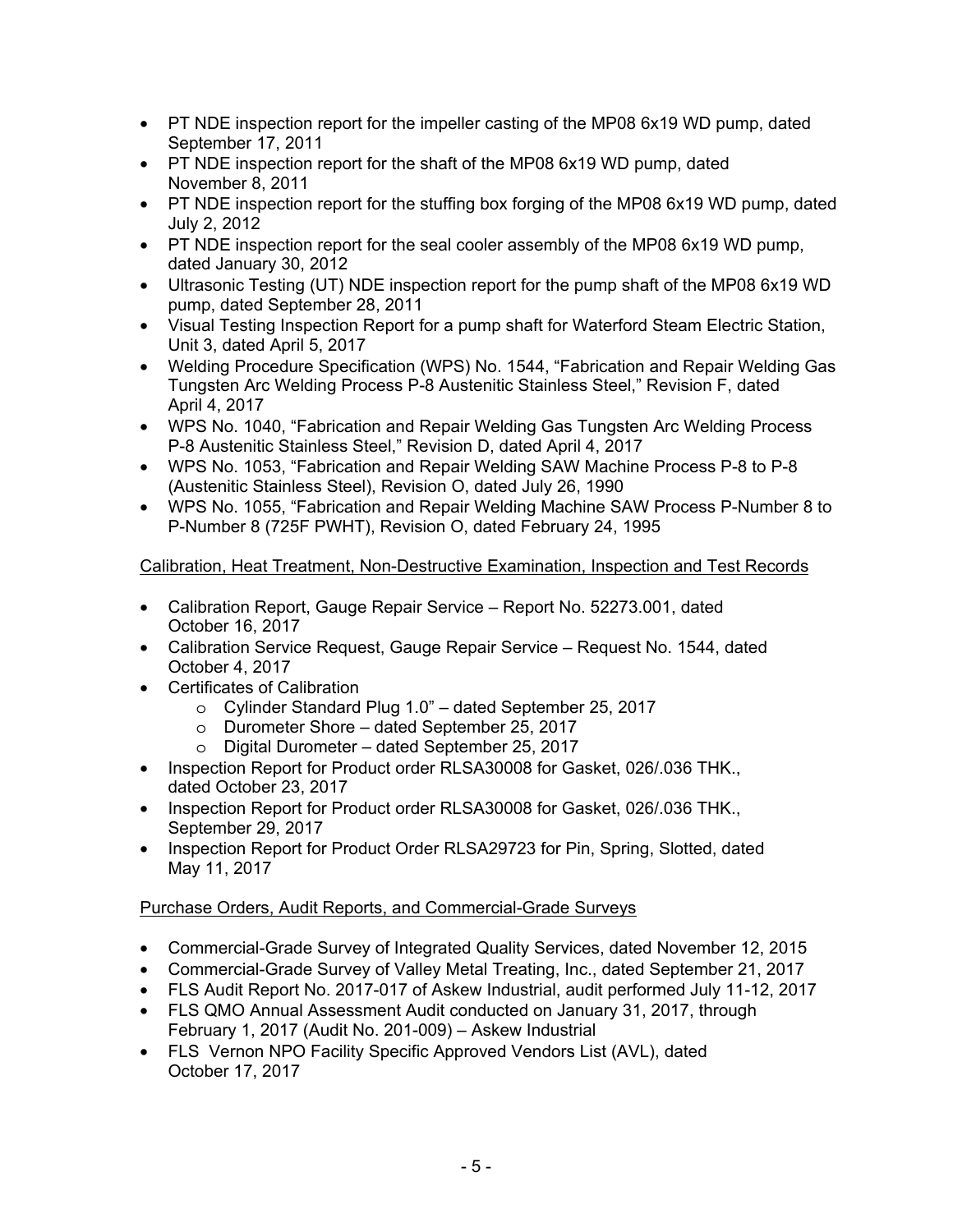- FLS Vernon NPO Facility Specific AVL, Non-Safety Related (QL5) and Service Suppliers, dated October 17, 2017
- NIAC Audit Report No. 19012 (NAC No. 14-E-04) of Technetics Group LLC, audit performed June 30, 2014 - July 1, 2014
- NIAC Audit Report No. 19074 of Truesdail Laboratories, audit performed February 11, 2014
- NIAC Audit Report No. 22034 (DMP audit 17-007), dated July 25, 2017 of Element Huntington Beach
- NIAC Audit Report No. 22038 of Applied Technical Services Inc., audit performed January 23-27, 2017
- NPO Approved Vendors List (AVL), Suppliers of Product for QL-1 Code and QL-3, Safety Related Classifications, dated July 31, 2017
- Purchase Order (PO) No. 02299142 from Florida Power & Light Company (St. Lucie Plant) to Flowserve for a reactor coolant pump seal, Revision 5, dated May 2, 2014
- PO No. 00330412 from Entergy Northwest (Columbia Generating Station) to Flowserve for a centrifugal pump, ASME Section III Class 2, Revision 4, dated November 19, 2010
- PO No. 00538646 from Exelon Generation Company (Dresden Generating Station) to Flowserve for a reactor recirculation pump, ASME Section III Class 1, Revision 0, dated December 30, 2014
- PO from Flowserve to
	- o Accolade Engineering Solutions PO No. RLLU09109, dated August 27, 2014 (testing services)
	- o Applied Technical Services Inc. PO No. RLLA27527, dated July 24, 2015
	- o Dayton Foundry PO No. RLLU0160, Revision 4, dated December 29, 2012
	- $\circ$  Dayton Foundry PO No. RLLU01883, Revision 4, dated February 16, 2011
	- $\circ$  Effort Foundry PO No. RLLA26068, dated May 24, 2012
	- o Element PO No. RLLA28349, dated October 23, 2017
	- o Element PO No. RLLU02679, dated July 18, 2011
	- o Element PO No. RLLU02882, dated August 10, 2011
	- o Flowserve Korea PO No. RLLU11008, Revision 0, dated March 22, 2017
	- o Flowserve Korea PO No. RLLU11008, Revision 3, dated August 23, 2017
	- o Garlock Sealing Technologies, PO No. RLLU10569, dated May 24, 2016
	- o Paramount Forge PO No. RLLZ01559, dated August 2, 2017
	- o Technetics Group Columbia PO No. RLLA28177, Revision 0, dated January 27, 2017
	- o Technetics Group Columbia PO No. RLLA28177, Revision 2, dated February 15, 2017
	- o Transcat PO No. RLLU11309, dated October 5, 2017
	- o Truesdail Laboratories PO No. RLLZ01078, dated October 5, 2016
	- o Truesdail Laboratories PO No. RLLZ01080, dated October 5, 2016

# Nonconformance Reports

- Charlotte 9810, 9812, 9839
- Vernon 22055, 22057, 22063, 22064, 21922, 21922, 22009